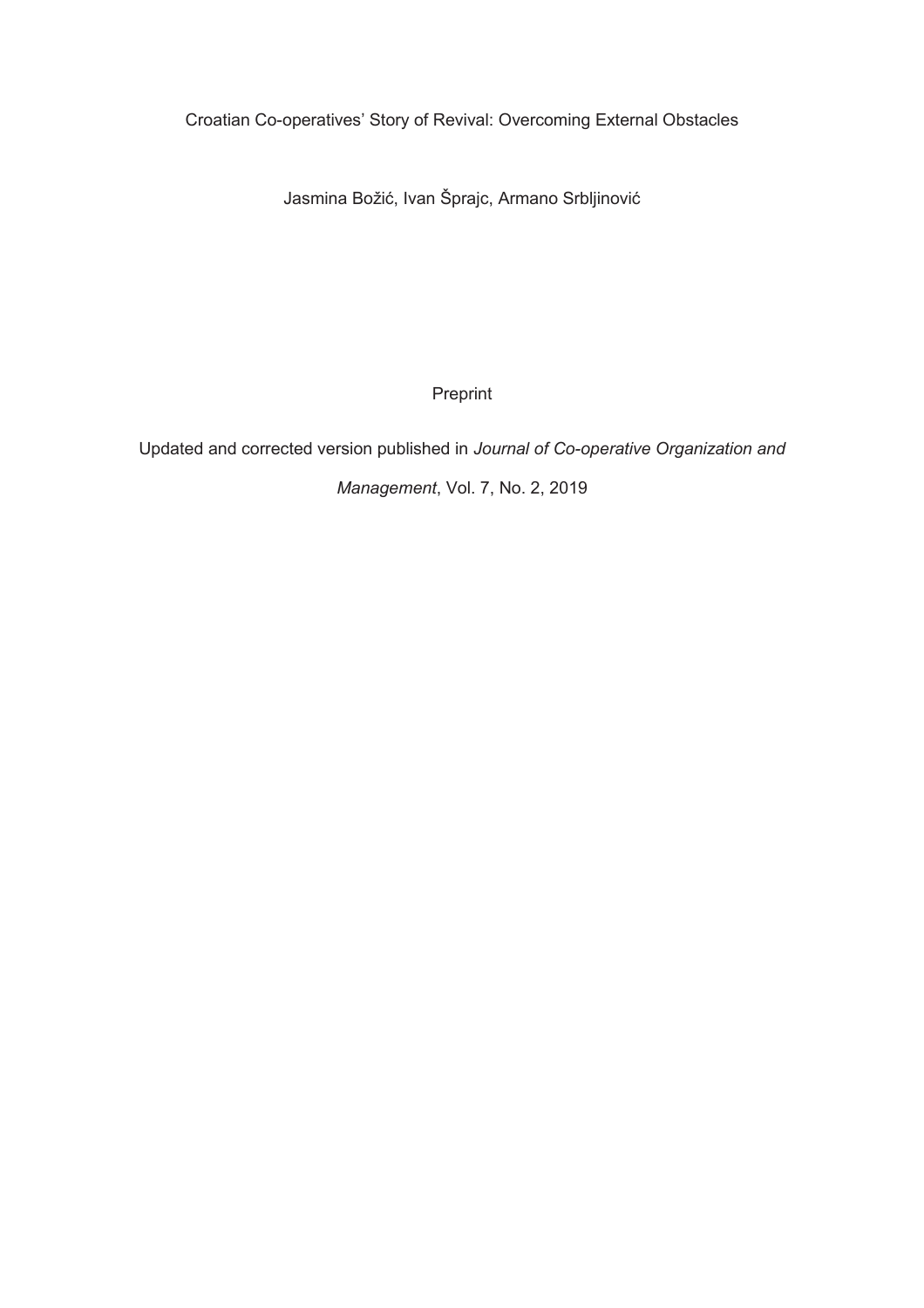# Croatian Co-operatives' Story of Revival: Overcoming External Obstacles

Abstract: While in many European countries co-operative entrepreneurship manages to fulfill its economic and social functions successfully, in Croatia a large majority of almost 1200 registered co-operatives struggle hard to accomplish in demanding market conditions while sustaining their social dimension and few succeed. Only 19% of co-operatives accounted for 96% of overall income earned by Croatian co-operatives in 2015. We critically examine obstacles related to external legal, policy, infrastructural and other conditions that are either insufficient, completely missing or, if existent, adversely affect co-operatives. The obstacles were indicated by co-operatives themselves in a qualitative research project conducted between September 2017 and March 2018. We offer two possible explanations for the existence of the obstacles: one concerning immaturity of the Croatian institutional system, the other related to cronyism pervading the system. We see bottom-up integration of the cooperative sector, based on the principle of co-operation among co-operatives, as the best way of moving forward.

Keywords: co-operatives, crony capitalism, institutional development, qualitative research, transitional economies

1. Introduction

Co-operatives have been playing an important role in Croatian socioeconomic tradition since the end of the 19<sup>th</sup> and the beginning of the  $20<sup>th</sup>$  century (Cvetko, 1908; Puljiz, 1992; Mataga, 1995, 2005; Borbaš & Mikšić, 2003; Defilippis, 2005; Matijašević, 2005; Babić & Račić, 2011; Pejnović, Radeljak Kaufmann, & Lukić, 2016). Growth of co-operative movement until the WWI was followed by stability between the two World Wars, with around 1.500 agricultural co-operatives comprising 300.000 members in the end of 1930s, and continuity till the end of the 1950s, when state-operated huge socialist economy enterprises started overtaking cooperatives (Mataga, 2009).

Revival of co-operative alliances since mid 1970s within the socialist system of former Yugoslavia led towards the end of the 1980s witnessing the return to original democratic cooperative private organizations. Co-operatives, particularly agricultural ones, were financially helped by the state, and they were well developed, exporting goods of producers who thus obtained joint market distribution and possibilities to use common equipment of a cooperative, hence machinery ring model (Schlemper, 2014) was practiced in many local communities.

Transition to capitalist economy and the Homeland War (1991-1995) brought in their wake destructive privatization in all the Croatia's productive spheres including co-operative undertakings. Some co-operative forms failed to function altogether, for instance machinery ring continued running but rarely. Post-socialist transition period governance in Central and Eastern Europe was focused on rapid privatization of state- and socially-owned enterprises. Besides similarities in "shifting away from 'state and co-operative' ownership", pathdependence effects can also be observed in developmental trajectories of cooperative sectors in different Central and Eastern European countries (Lambru & Petrescu, 2014, p. 731). For instance, when the Croatia's neighboring country of Slovenia gained independence and its socialist economy was transformed into capitalist one, "[c]o-operatives were not as interesting as privatized enterprises, because they did not offer so much room for individual appropriation of the existing 'social capital'" (Avsec & Štromajer, 2015, p. 45), which allowed many co-operatives to survive predatory privatization. This was not the case with Croatian post-socialist co-operatives, many of which fell prey to predatory privatization. In the mid-1990s the first Law on Co-operatives enacted in independent Croatia enabled co-operatives' employees to become members, and in many cases co-operatives' managing teams with the help of employees created narrow interest groups which overtook the control of their cooperative by marginalizing other members at assembly and making decisions to transfer cooperative property to trade association being established at the same time. Another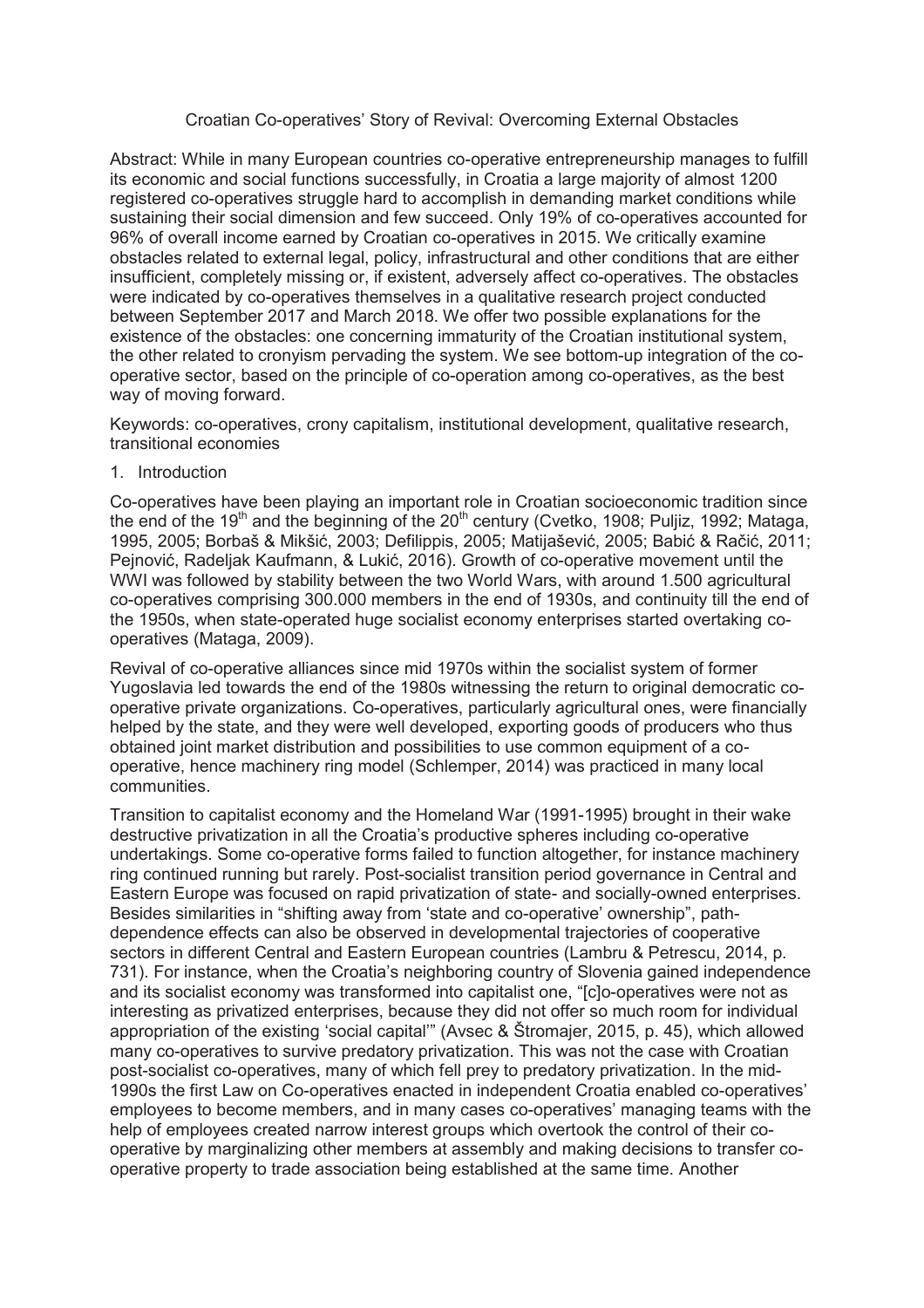phenomenon that marked the early years of co-operative movement in independent Croatia was the creation of "pseudo-co-operatives" for the sole purpose of obtaining subsidies from the Ministry of Homeland War Veterans, without any intention to start operating in earnest. Such phenomena brought in their wake the long-standing fall of all indicators of co-operative entrepreneurship (number of members, number of employees, annual income) except the number of co-operatives (Mataga, 2009).

## 2. Croatian co-operative sector today

 $\overline{a}$ 

Today, the Croatian co-ooperative sector is marked primarily by a large number of small and rather weak local co-operatives. There are 1.179 co-operatives and co-operative alliances registered in Croatia<sup>1</sup> and they engage in a variety of activities, from production to consulting, with a membership of 20.483 and 2.595 persons employed.<sup>2</sup> A large majority of Croatian cooperatives are small-scale endeavors, acting in a fragmented manner with a fairly limited market impact. In 2015 co-operatives' incomes contributed 0.5% to the national GDP, 19% of co-operatives earned a yearly income of over 500.000,00 Croatian kunas (HRK), or approximately 67.000,00 EUR, and those 19% were responsible for 96% of the overall income of Croatian co-operatives. On the other hand, 67% of co-operatives had no employees, and they were responsible for only 5% of the overall income of Croatian cooperatives in 2015 (Croatian Center for Co-operative Entrepreneurship, 2017).

This state of affairs is by no means exclusively Croatian problem, rather it affects the wider Southeast European region (e.g. Šoljić, Pavličević, & Milas, 2005; Bojić & Vapa-Tankosić, 2015; Chroneos Krasavac & Petković, 2015). The prevalence of weak, small-scale cooperatives in the region has been explained by members' and local entities' high resistance to mergers (Cogeca, 2010). However, as will be seen in 4.2, members of Croatian cooperatives often express strong preferences toward networking and "co-operation among cooperatives" (ICA, 1995, Principle no. 6; see also Novkovic, 2008; Jussila, 2013), if not toward outright mergers, but they also complain of insufficient institutional support from national, regional and local governmental bodies in this regard.

Another set of major problems that adversely affect business environment in Croatia relate to the demise of Agrokor Corporation in 2017 (Dalić, 2018; Ivanković, 2018), which afflicted the businesses of numerous co-operatives. For co-operatives, the Agrokor Consortium's collapse manifested in losing distribution lines and strategic partners, as many co-operatives, particularly agricultural ones, had distributed their products through Konzum, national retail chain store and one of the Agrokor Corporation's most successful companies.

The demise of the Agrokor Corporation intensified discussions of crony capitalism, which had already been identified as one of the main obstacles to Croatia's economic development (Franičević & Bićanić, 2007; Stubbs & Zrinščak, 2015; Švarc & Lažnjak, 2017; Kotarski & Petak, 2019) and also played a major role in Agrokor's mismanagement (Ivanković, 2018). Besides indirect effects on the suppliers, detrimental effects of cronyism on co-operatives have often been much more direct, as when one of our research participants reported on destruction of a promising co-operative by local clientelist patrons connected to political establishment  $(13:77).<sup>3</sup>$ 

<sup>&</sup>lt;sup>1</sup> According to the Record of Co-operatives and Co-operative Associations (Croatian Center for Cooperative Entrepreneurship, 2018). However, different sources provide different numbers. According to the Croatian Bureau of Statistics (2018), there are 3.514 co-operatives, of which 979 are active.

 $2$  Data on overall numbers of co-operatives' members and employees are from the Annual Report on the State of Co-operative Entrepreneurship in 2016 (Croatian Center for Co-operative Entrepreneurship, 2017). Taken together, the data on membership and number of co-operatives show prevalence of small enterprises in the sector, which also reflects the overall structure of the Croatian economy. Small enterprises employed more than a half of all the employees in Croatia in 2015 and their share in the total income was 35.4% (CEPOR, 2017).

 $3$  Hereafter, whenever a research participant is cited, the first number in parentheses is the participant's ID, and the second number is the beginning line number of the cited excerpt in the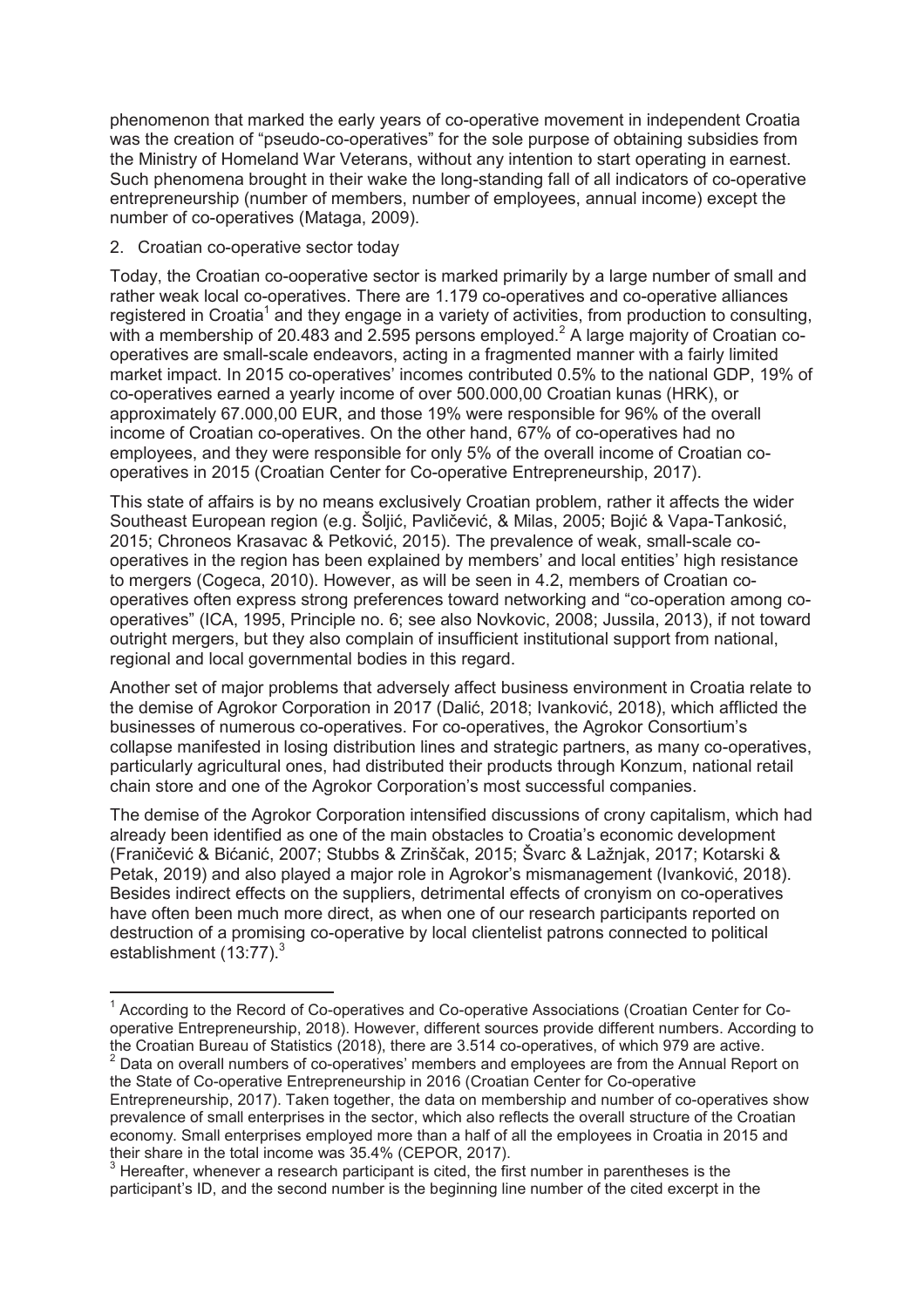Whereas many scholars see market liberalization as the main cure for crony capitalism (e.g. Dalić, 2018; Šonje, 2019), we are not convinced of the effectiveness of market reforms in curbing cronyism. There have been several waves of market liberalization in Croatia since its gaining independence and yet the crony capitalism does not seem to subside. Generally, we believe that a more effective cure for cronyism may be found in greater democratization of the economic sphere because greater public oversight of and members' participation in management processes would make cronyism easier to expose and harder to sustain. We see development of co-operatives, and particularly "one-member-one-vote" rule of cooperative decision-making (ICA, 1995; Reynolds, 2000), as an important element of democratization processes in the economic sphere (Stiglitz, 2009; Restakis, 2010; Cheney, Santa Cruz, Peredo, & Nazareno, 2014).<sup>4</sup> In line with such a way of reasoning, this study has been designed to allow the voices of the members of co-operatives to be heard.

Although there have been several reviews of the state of the co-operative sector in Croatia (Petak, 2005; Babić & Račić, 2011; Pejnović et al., 2016), some of which are really comprehensive (Mataga, 2009, 2014; Pavličević, 2010), none of these studies included systematic empirical qualitative research on a sample covering all historical Croatian regions, all sorts of cooperatives by field of activity, and including cooperatives' leaders and members. Our research group at the Department of Sociology, Faculty of Humanities and Social Sciences, University of Zagreb undertook a qualitative research project "Success Factors and Cooperation Models of Co-operatives in Croatia" from September 2017 to March 2018. The main objective of the project was to obtain a broad overview of the current state of the co-operative sector in Croatia.

In this paper we focus on external obstacles to co-operatives' development indicated by our research participants. After briefly describing the research method, we review empirical results concerning various categories of obstacles. We suggest remedial actions that could be taken by relevant state and/or local government bodies to support co-operatives in overcoming those obstacles. We offer two explanations as to why there are so many obstacles in the Croatian co-operative sector. According to the "childhood illnesses" argument, Croatian institutional system is insufficiently mature and this immaturity is often accidentally reflected in inadequacies and obstacles to development of co-operatives. According to the "unfit-for-cronyism" argument, the Croatian co-operative sector is, on one hand, too small and insignificant to be interesting to crony structures within the institutional system and, on the other hand, too incompatible in its co-operative values and principles with the crony structures merely seeking to protect their privileged status within the current system. Finally, we observe that the principle of co-operation among co-operatives may be crucial for bottom-up integration of the sector and overcoming numerous obstacles to its development.

Broadly speaking, this article starts from the so-called "resource dependence perspective", stressing the context in which organizations – in this case, co-operatives – operate (Pfeffer & Salancik, 1978; Davis & Cobb, 2010), whereas a companion paper will take the so-called "resource based view" (Barney, 1991), focusing on the co-operatives' internal resources.<sup>5</sup>

3. Method

 $\overline{a}$ 

MAXQDA project file containing the transcripts of the interviews. Translations from Croatian to English are ours.

 $4$  We have to keep in mind, however, that cooperatives' struggle for economic success and growth may also induce an erosion of participatory practices and alignment to conventional corporate structures (Sivertsen, 1996; Rybnikova & Hartz, 2014). Yet, "regeneration" of "degenerated" cooperatives is also possible (Storey, Basterretxea, & Salaman, 2014).

 $5$  Street and Cameron (2007) provide a detailed account of differences and similarities between the two views in the context of small business enterprises, whereas Mazzarol, Mamouni Limnios, and Reboud (2013) were, to our knowledge, the first to discuss and apply those views in the context of cooperatives.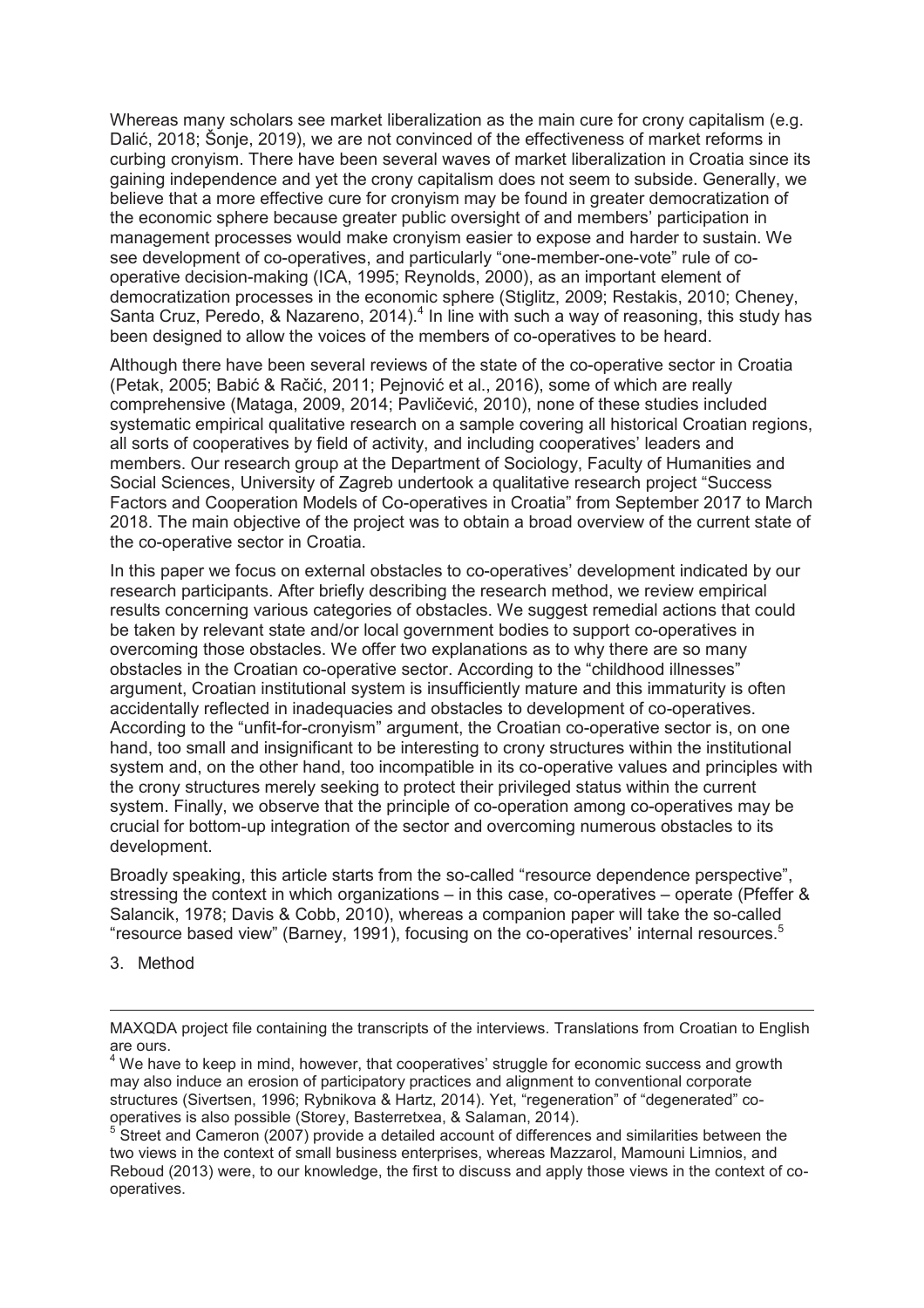# 3.1 Participants

We conducted altogether 49 semi-structured interviews with leaders or members of 45 cooperatives from all parts of Croatia: 4 co-operatives from Eastern Croatia, 7 from Northern Adriatic and Lika, 9 from Northwestern Croatia, 19 from Central Croatia, and 6 from Central and Southern Adriatic. The sample comprised all major sorts of co-operatives, as there were 25 agricultural, 17 Homeland War Veterans', 9 social co-operatives (these kinds of cooperatives in part overlap), and, in proportion to their presence in the population of Croatian co-operatives, also housing, architectural, financial, media, woodworking, crafts, students', publishing, energy and fishery co-operatives.

# 3.2 Instruments, data collection and data analytic strategy

On the basis of extensive theoretical and empirical literature review (Petak, 2005; Tratnik, Radinović, & Žutinić, 2007; Mataga, 2009; Pavličević, 2010; Babić & Račić, 2011; Stanojević, 2015; Pejnović et al., 2016) we constructed research protocol for a semi-structured interview. It included introductory questions, questions related to co-operative's goals, its organization, decision-making, assessment of success, support of the national and local authorities, advantages and disadvantages of co-operatives, cooperation and networking, satisfaction, and plans for future. Some specific questions concerning the potential of agricultural cooperatives to bring about renewal of Croatian agriculture were posed to agricultural cooperatives' representatives only. Ethical approval for the study was obtained from the Research Ethics Committee of the Department of Sociology, Faculty of Humanities and Social Sciences, University of Zagreb. The interviews typically lasted for around 45 minutes. They were audio recorded and transcribed upon completion. The transcripts were imported into the qualitative data analysis software MAXQDA 12.

Interview data were analyzed by using thematic analysis approach (Guest, MacQueen, & Namey, 2011). After transcribing interviews, initial codes were generated through comparison of data segments with one another, and subsequently codes were joined together into themes; identified themes were reviewed and refined by checking whether sufficient data support them, and whether initial themes overlap or they are mutually distinctive (Braun & Clarke, 2006). In this paper we focus in detail on the theme of external obstacles to Croatian co-operatives' functioning. Analysis and interpretation of thus organized bottom-up data necessitated insights from sociological and economic theoretical and empirical research, historical and legal studies.

# 4. Results

Cooperatives today need to operate in an increasingly competitive market. Most of our research participants, viz. co-operative leaders and members, acknowledge this reality and are aware of the fact that their cooperatives' success is largely dependent upon the development of a successful business model and a thriving business environment. Yet, among the most frequent external obstacles to co-operatives' smooth working, raised by our research participants, were unfair competition and predatory pricing:

"Competition is tougher and tougher. Because now, besides us, there are five or six firms with buying stations in the same area. Furthermore, excessive imports, particularly of goods of suspect quality, cut the prices of our domestic products. As far as I know, the situation is dire. For example, in 2006, we had the only buying station in this area and it's not the case anymore. There are firms which previously had other core businesses and which are, of course, financially much more potent, and obviously they can often offer higher prices, and they do it intentionally to weaken the competition as much as they can." (19:49).

The co-operatives' claims are probably right, but there is nothing much that can be done in that regard. Predatory pricing can be notoriously difficult to prove, so it is not realistic to expect from small cooperatives to bear the costs of protracted legal disputes with highly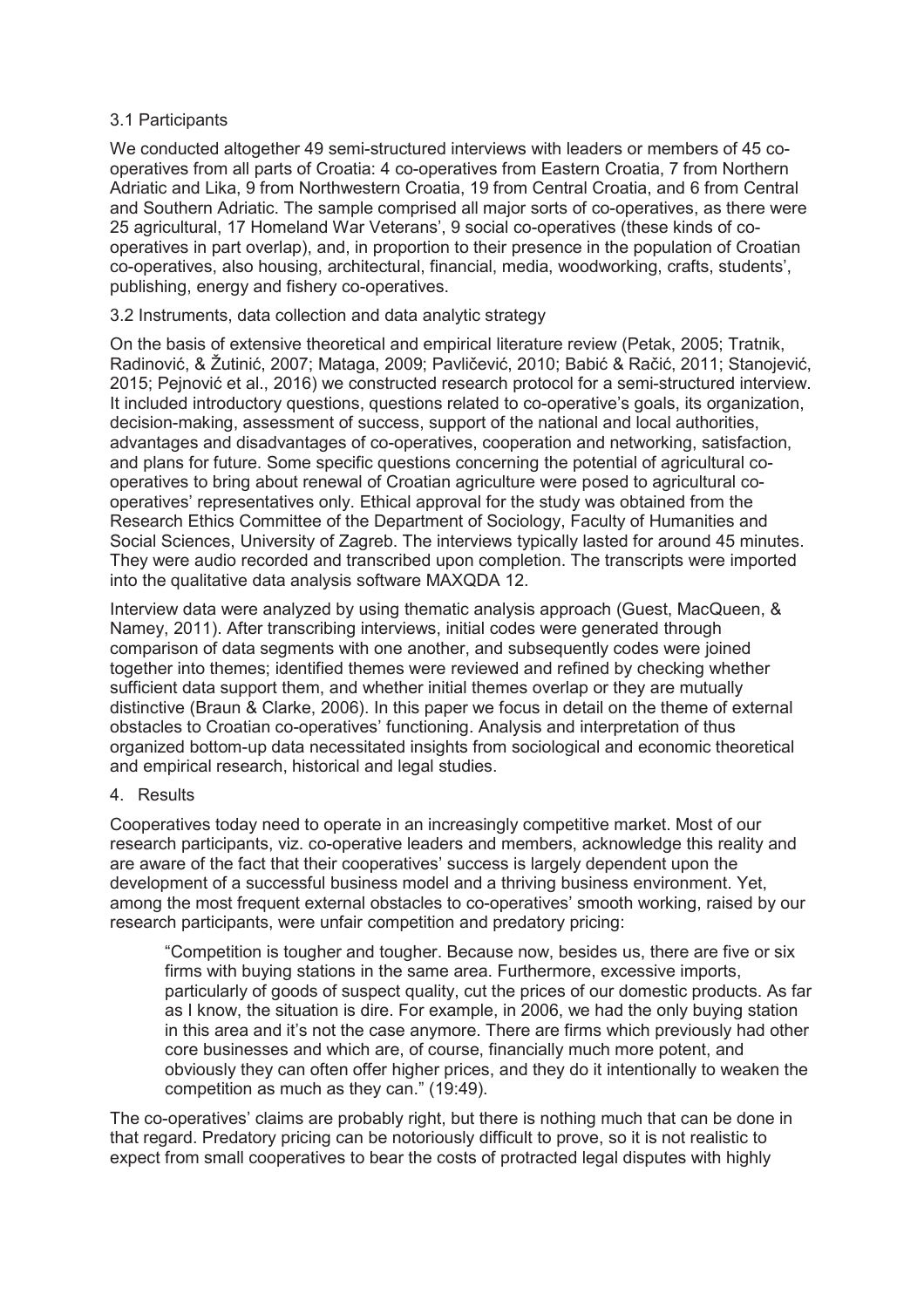uncertain outcomes. Therefore, a more pragmatic approach requires consideration of other ways in which co-operatives may improve their chances on a competitive market.

Generally, the co-operative model can be successful when (1) acting as individual market agents, members face high transaction costs in selling their products or services, (2) there is a need to achieve economies of scale and strengthen bargaining power, and (3) there is direct or indirect institutional support (Bijman, 2018). Bijman (2018) also argues that (1) and (2) may not be sufficient in the absence of (3). Moreover, the necessity of (3) might be particularly pronounced in small markets such as the Croatian one, where it is especially hard to achieve economies of scale. It is understandable that in such circumstances cooperatives need some sort of institutional support and many Croatian co-operatives hold that they should enjoy certain market advantages. At the very least, the institutions should not set up additional obstacles to the development of the co-operative model, which, as the following discussion will show, is currently not the case in Croatia.

## 4.1 Inadequate legal framework

Many research participants expressed objections to the national legal framework regulating co-operatives. They claim that laws are not mutually harmonized and occasionally fail to distinguish among different legal subjects, such as co-operatives vs. associations. Cooperatives are also generally claimed to offer few advantages and multiple disadvantages in terms of higher administrative burden than, e.g., family farms.

## 4.1.1 Legal uncertainty

Frequent amendments to relevant laws regulating co-operatives and having impact on their operation, such as tax and financial law, increase unnecessary administrative burdens upon co-operatives, and also increase financial costs, as adjustments to new legal provisions, particularly those related to changes in legal status and tax requirements, are usually costly. Frequent amendments also cost time that is increasingly devoted to secondary – most often bureaucratic – aspects. One of the participants vividly illustrated opportunity costs of the paperwork burden by saying: "We produce papers, instead of food" (6:22).

An illustrative example of frequent modifications of legal framework concerns the Law on Cooperatives which came into force in 2011 (Official Gazette, 2011). Since then it has already been amended twice, in 2013 and 2014. Although both times amendments were but minor in text, they nevertheless had significant consequences as they established the Croatian Center for Co-operative Entrepreneurship, modified certain co-operative principles, changed the ways of using co-operatives' profits, etc. In conclusion, it would be more desirable that the laws change only when changes are really necessary, and that each change is carefully thought out in advance.

# 4.1.2 Tax laws

The most frequent objections concerning tax laws relate to rates of tax burdens (too high tax rate of VAT and income tax); taxing of all intra co-operative relations, e.g. VAT is paid even in transactions between a co-operative and its members, and both VAT and income tax are paid in all transactions within a co-operative; non-recognition in tax regimen of co-operative's legal obligation to use part of its income as required by law (legally regulated use of income); as well as introduction of additional and special taxes on certain products (e.g. alcoholic drinks). As co-operative members put it:

"The problem is that co-operatives are constantly being placed on the same footing as firms. The law requires co-operatives to clearly limit payment of gain to its members, as at least 20% of profit must be invested into co-operative development fund and another at least 5% into members' deposits fund – the problem is that these costs are not exempted from being taxed as invested profits." (26:30).

"Here co-operatives are treated equally as trade associations. Co-operatives are trade associations in terms of business, yet they are also social associations and they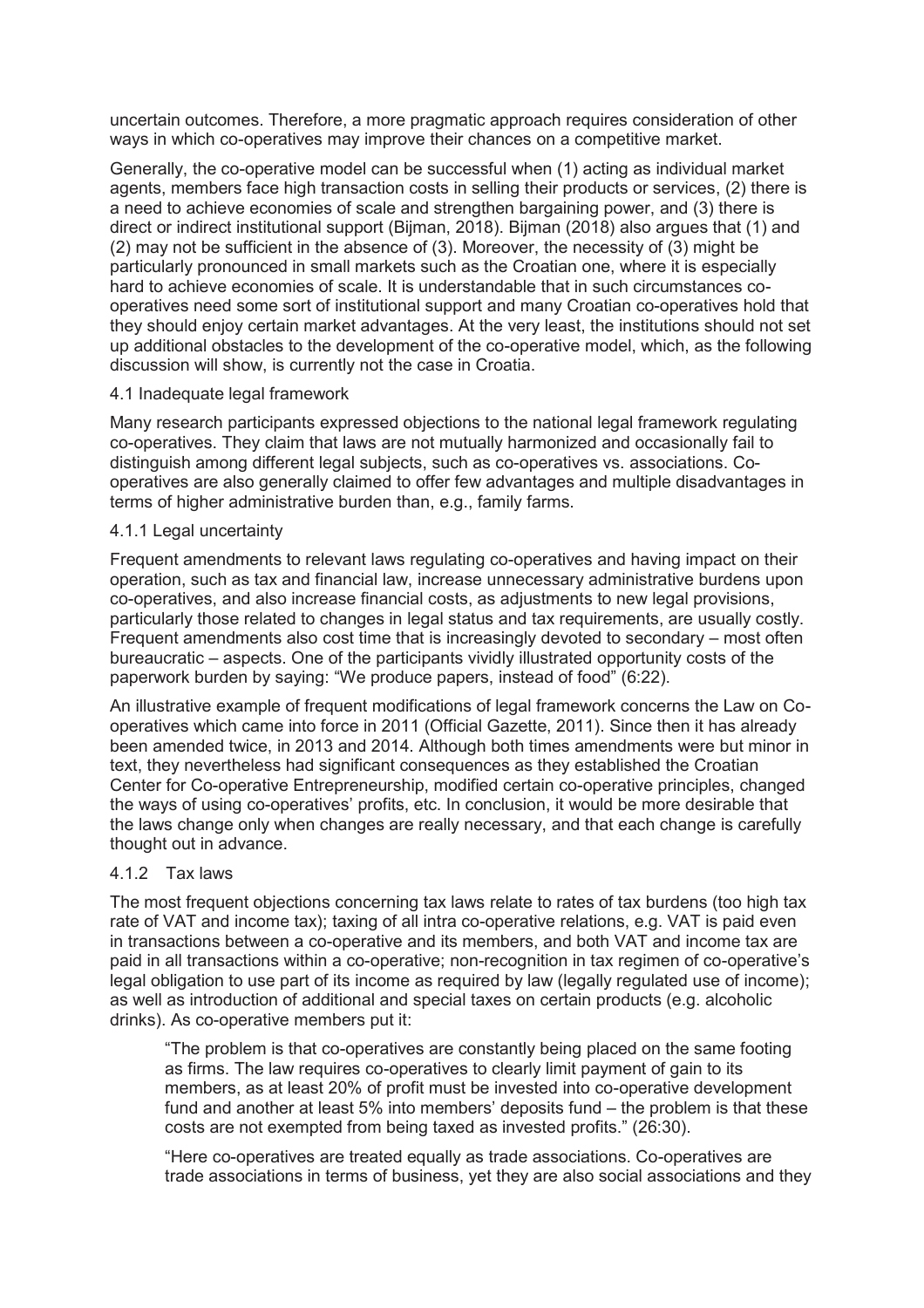have numerous social advantages. For instance, we have double taxing, you are a co-operative member and you sell your goods to your co-operative. You charge the co-operative your price plus VAT, then the co-operative further charges adding VAT etc. Intra-co-operative relations should be regulated so that they are not subject to taxation." (22:66).

One more closely connected set of objections involves the application of accounting regulations, mostly due to non-acknowledgement of co-operatives as a distinctive category of organizations:

"There is a big problem, as we do not have a law on co-operatives' accounting, but we use the general Law on Accounting that covers accounting of companies, which is absurd as the two are unrelated… For example, we obtain a substantial sum from an EU fund, e.g. 5 million Croatian kunas. Say we have to invest into premises owned by our member. What happens? According to the Law on Accounting, we are obliged to charge that member for everything we invest into his/her premises. The co-operative does not own these premises… If we rent some premises from municipality, town or from a private person, the Law on Accounting requires that we charge them if we invest into the rented premises. However, in this case we invested the money obtained from an EU fund. The EU accounting control comes to warn us: 'Sir, how come that you charged for what you have invested from the EU fund? Double financing is prohibited!' The Law on Accounting obliges us to charge the owner of rented premises what we have invested into them." (7:56).

Therefore it is visible that co-operatives advocate a distinctive status in tax law and accounting, as well as tax reductions for co-operatives. Some of our participants advocate a single, overarching regulatory framework for all aspects of co-operatives' activities:

"If a cooperative wants to employ someone, it cannot get financial stimulus for employment from the Employment Agency since employment by co-operatives is regulated by some law by the third ministry. We want a single umbrella law for cooperatives, so that I shall not have to visit five ministries where everyone is astonished and no one knows how to answer my question." (22:66).

All the objections mentioned above are justifiable from co-operatives' perspective. However, taxing issues are primarily regulated in tax legal provisions. The Ministry of Finance holds that taxing issues should be dealt with exclusively in taxing regulations, thus it is difficult to regulate taxes by special legislation. Taxing authorities deem they would lose precedence if some taxing matters were covered by special legislation, and tax system would lose clarity due to the rule that special legislation has precedence over general legislation (*Lex specialis derogat legi generali*). Therefore it is highly unlikely that the tax status of co-operatives would be modified through legislation on co-operatives. Rather, the Ministry of Economy, Entrepreneurship and Crafts should try to improve co-operatives' tax status primarily through taxing regulations.

#### 4.1.3 The Law on Co-operatives

Some provisions of the Law on Co-operatives have actually prevented co-operatives' development. Firstly, the latest series of amendments to the Law raised the minimal membership fee to 1.000,00 HRK (approximately 135,00 EUR), the amount which in participants' view acted as a disincentive both to the establishment of co-operatives and to potential new members' entrance. Secondly, provisions on consequences of a co-operative's liquidation or bankruptcy discourage local self-government units from supporting local cooperatives. Article 47 determines that upon a co-operative's liquidation or bankruptcy, once its dues towards members and creditors are settled, all remaining assets are transferred to its local self-government unit, which should further transfer these assets either to some existing or to a newly established co-operative acting in the same local area and in the same field of activities, through tender, and upon approval of a responsible state body depending on a co-operative's field of activity. Failing this, after one year the local self-government unit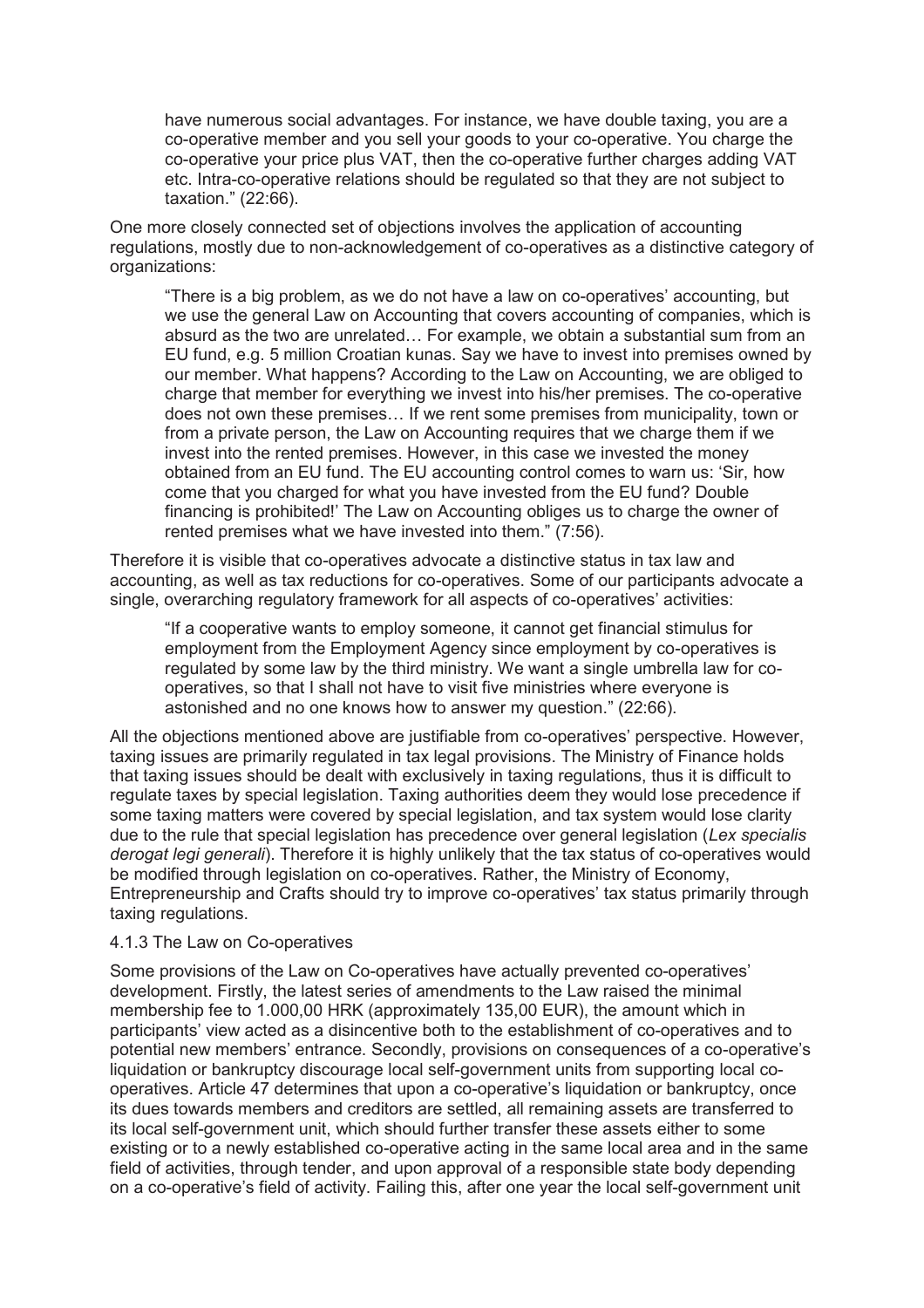is bound to use the assets for the development of co-operative entrepreneurship. This legal arrangement clearly deters towns and municipalities from supporting local co-operatives. In participants' own words:

"If we get liquidated, or transform the co-operative into some other society, than the assets should be transferred to local self-government unit, which is rather strange… Frequently one thinks that the interest of local self-government unit is that you fail/perish so that it seizes something, rather than to help you. Quite weird!" (4:68).

Hence the co-operative members and leaders rightfully deem that these two provisions should be amended. Both discussed provisions may easily be amended as they stem solely from the Law on Co-operatives and do not collide with other legal areas. For instance, future regulation might introduce membership fees of different levels depending on the category of a co-operative, e.g. profit vs. non-profit co-operatives, cooperatives that are social enterprises, etc. Furthermore, co-operatives' assemblies might be entitled, in case of liquidation or bankruptcy, to designate the recipient of their assets among several kinds of legal subjects having similar objectives, just as associations' assemblies are entitled to do. As such a solution would respect the will of the owners, it would be superior to the currently stipulated one.

4.1.4 Employment and retirement insurance regulations and various tender rules (except public procurement)

Various EU tenders frequently exclude co-operatives from their lists of potential applicants either due to the fact that the majority of co-operatives are not non-profit organizations, or due to certain rules banning conflict of interest. The first objection could be partly prevented by founders of a co-operative opting for not-for-profit status of a co-operative, as provided by Article 38 of the Law on Co-operatives. The second objection could be remedied by including in individual co-operatives' statutes the prohibition of competition among co-operative's members, employees and managers in terms of prohibiting their individual involvement, without co-operative assembly's consent, in identical activities as those of a co-operative (opportunity provided for by Article 39 of the Law on Co-operatives).

Another set of objections originates from regulations on rights of unemployed or retired persons. Our participants argued that different statuses, such as co-operative member and unemployed person status, or co-operative member and retired person status, should not be mutually exclusive, rather they should go hand in hand with each other. Currently unemployed persons lose their unemployment benefits if they become members of a cooperative. In the same way, in general, retired persons cannot continue to be co-operative members. These restrictions adversely affect co-operatives' efficiency. However, the Law on Retirement Insurance in Article 99, paragraph 3 enables Croatian Homeland War Veterans to receive their pensions while acting as director of a co-operative on voluntary basis. Such possibilities should be further extended to make the status of a co-operative member compatible to other statuses such as unemployed persons, co-operative employees or leaders available to all. Normative extension of compatibility of different statuses with cooperative membership, under certain conditions, may be enforced either through the Law on Co-operatives, or through relevant special legislation. We hold that these amendments should be enacted.

#### 4.1.5 Public procurement regulations

Agricultural co-operatives' representatives hold that in public procurement procedures, particularly those started by local self-government units or public institutions owned by local self-government units, bids by local co-operatives should be decided on criteria of quality and origin of agricultural products. Thus local co-operatives would obtain precedence in entering contracts with local authorities or their public institutions.

Indeed, the new Public Procurement Law, in force since the beginning of 2017, in Article 284, paragraph 7, has already provided for quality or non-financial criteria in establishing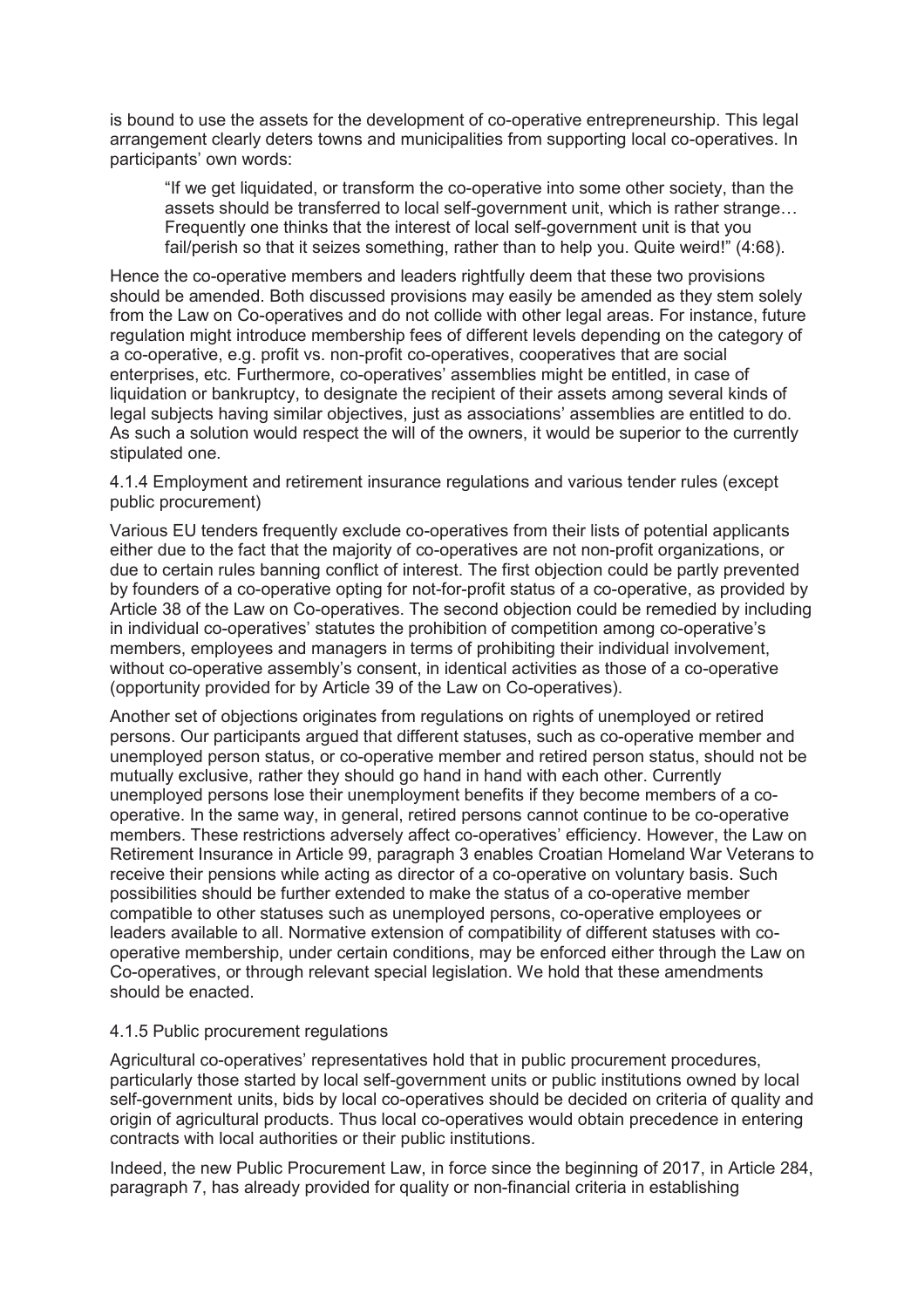economically most favorable bid. Thus the Law requires that seasonal, ecological, whole, sustainably produced and processed food, ensuring freshness or less environmental burdens (shorter and less transportation, smaller packaging, ecological packaging including that of recycled materials packages etc.) are valued in determining criteria of public procurement for agricultural products and food. Although this provision is formulated somewhat vaguely, still it created obligation to all purchasers, including local self-government units, to include among criteria of economically most favorable offer the mentioned criteria that enable higher competitiveness of domestic food and agricultural products' producers. The provision opens an opportunity for co-operatives' more successful participation in public procurement procedures.

However, in practice the provision all too often remains unimplemented. Many public procurement tenders for agricultural and food products still fail to include the criteria from Article 284, paragraph 7. Moreover, bodies responsible for the implementation of Public Procurement Law have done little towards facilitating operationalization of the mentioned provision. In public procurement procedures appellate deadlines are relatively short, most often amounting to 10 days, and an appellate targeting change of tender propositions may be launched at different phases of the public procurement procedure. Tender propositions in public procurement for food and agricultural products containing no criteria from Article 284 paragraph 7 certainly justify an appellate procedure, which may be launched solely by an interested co-operative registered as agricultural or fishery co-operative, and by no other legal subject. Therefore the Roman adage *Vigilantibus jura (scriptasunt)!* (Rights should be recognized to those who are vigilant!) quite accurately describes the situation of cooperatives interested in implementation of the said Public Procurement Law provision. Closer co-operation with responsible state bodies (particularly with the Ministry of Economy, Entrepreneurship and Crafts) and other interested parties could increase knowledge and implementation of public procurement legislation and thus strengthen co-operatives' legal position in public procurement procedures.

# 4.2 Inadequate institutional support

Next, participants' objections targeted inadequate institutional support to co-operatives, on the part of: (1) state administration, (2) the Croatian Center for Co-operative Entrepreneurship, chief governmental agency in charge of co-operatives, and (3) local selfgovernment units. Here we also delineate what our participants consider that these institutions should do in terms of information, consultative and other services to cooperatives. Due to weak institutional support, co-operative members often happen to make wrong choices during co-operative enterprise establishment and operation.

#### 4.2.1 State administration support

Particular kind of co-operatives enjoys significant financial support from the state in Croatia. Currently, the establishment of each War Veterans' co-operative is supported by the amount of 150.000,00 HRK from the state budget, which approximately amounts to 20.000,00 EUR. The amount is to be used to cover the expenses related to the establishment of a cooperative (e.g. public notary fee) as well as the costs of necessary initial equipment. Yet, this does not seem to help the War Veterans' co-operatives to be more successful, on average, than non-veteran ones, which shows that direct subsidies may not be the most appropriate type of institutional support to co-operatives. An example of a more commendable practice is the Ministry's of Economy, Entrepreneurship and Crafts recent call "Development of Cooperative Entrepreneurship", where grants were awarded to select co-operatives for targeted activities, such as eco-friendly production, energy efficiency, development of new products and services and other business process improvements (Ministry of Economy, Entrepreneurship and Crafts, 2018).

One of the most frequently raised objections regarding inadequate state institutional support concerned non-existence of a national strategy of co-operative development that could provide a more long-term vision of the sector and serve as a signpost in preventing systemic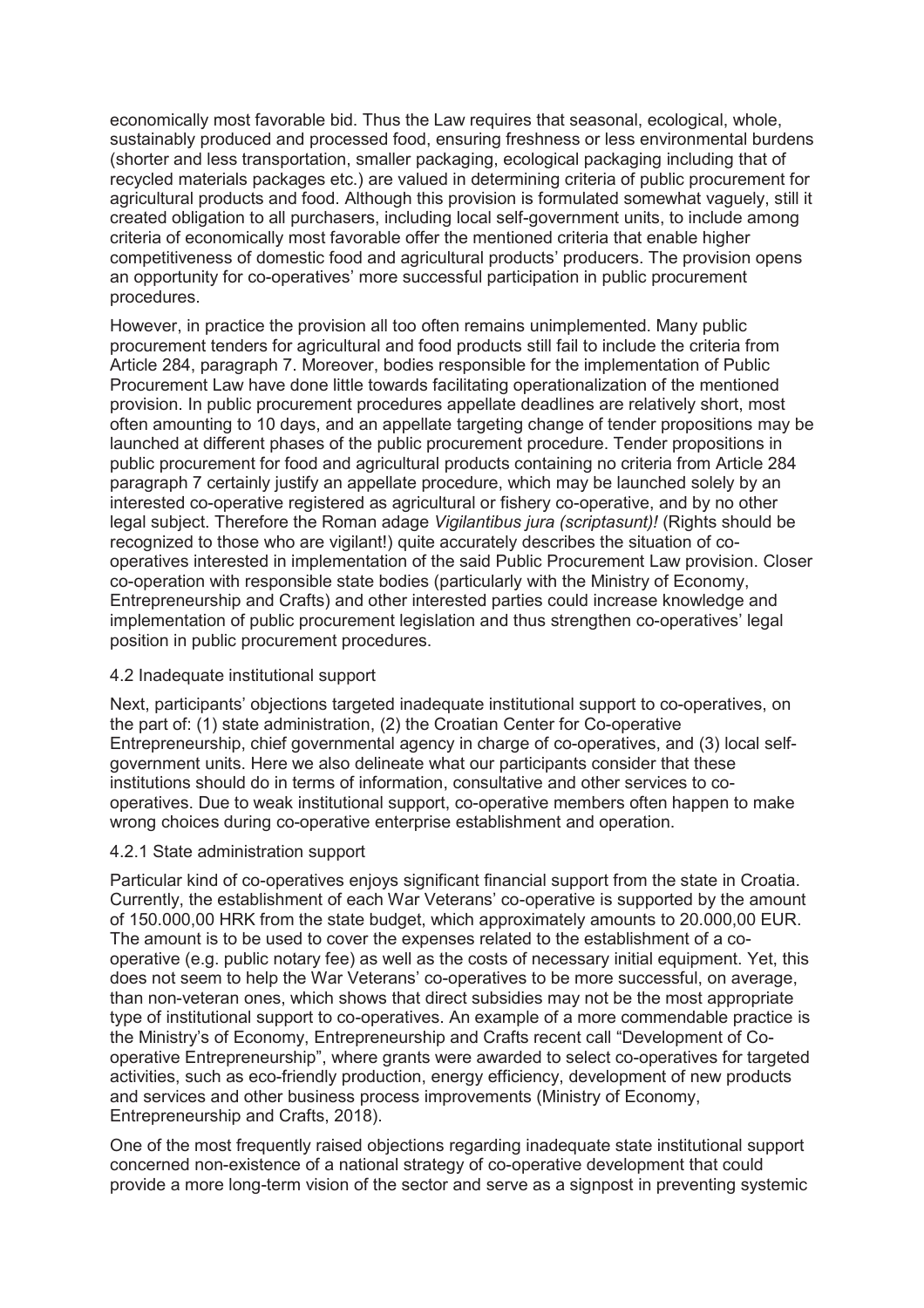defects. Actually, taking into account a great diversity of the Croatian co-operative sector, there should be several strategies for co-operatives engaged in different areas. Research participants also strongly suggested that a strategic vision for development of co-operative entrepreneurship should be developed systematically, on the basis of bottom-up feedback from co-operatives to the governmental bodies, and not be simply imposed on co-operatives by the state:

"Co-operative entrepreneurship cannot develop by itself only. It should be developed systematically through the state apparatuses which follow science-based recommendations and us at the grassroots. I mean, bottom-up. If we go bottom-up, we should be listened to. Perhaps we do not always know how to say, present or articulate what bothers us, but it bothers us… The one who gave me resources, loan, etc. should see with me whether I manage to live, and not govern from a cabinet. Unfortunately, we have been governed from the cabinet." (18:22).

The Ministry of Agriculture has been criticized for not having a separate department devoted to co-operatives and their operation. Small co-operatives often cannot afford ecocertification, which also hampers marketing of their products. Whereas in France a comprehensive set of laws was introduced to provide farmers with incentives to grow organic foods, which also helped development of the COCEBI group – the leading French organic cereals co-operative (Mazzarol et al., 2013), there are no comparable legislative packages in Croatia and the country's great potential for eco-food production has been largely untapped as yet (Ham, Pap, & Štimac, 2015). Research participants also complained of insufficient support to cooperatives in ensuring compliance with quality schemes for agricultural products and foodstuffs:

"There are some other obstacles related to insufficient market promotion of regional quality products, lack of internal standards for protection of autochthonous regional products, etc. I mean, there are always drawbacks and hindrances, but I think that we successfully cope with them." (26:22).

The last quote is also illustrative of entrepreneurial co-operative spirit, characterized by commitment and perseverance in the face of adversity, that was expressed by numerous research participants.

## 4.2.2 Croatian Center for Co-operative Entrepreneurship

Uncertainty mentioned in 4.1.1 has also been manifest in the operation of the Croatian Center for Co-operative Entrepreneurship (CCCE). The Center, established in 2014, by the end of 2018 lost its status of independent agency as it became a unit of the Ministry of Economy, Entrepreneurship and Crafts. The Center was founded as a public institution for the purpose of promoting, representing and harmonizing cooperative interests in manifold ways through legal and policy proposals on the national and local levels. It offered educational, professional and consultancy programs at the national level. Yet another radical restructuring of the crucial institution established as recently as four years ago is indicative of incoherent and short-sighted planning with detrimental consequences for co-operatives.

CCCE as an agency was generally well recognized among co-operatives' members, yet many hold that the Center's programs should have been more in line with co-operatives' real needs, as illustrated by the following quote, which again raises the question of bottom-up feedback, and also expresses a need for co-operative networking and advocacy – another theme that recurs throughout participants' remarks:

"Concerning the CCCE, they organize various fairs where we may promote our domestic and international products that they co-finance. All that is praiseworthy, but we need much more than that, and much more concrete. It would be great it they would ask us what do we need, rather than impose 'here it is' and 'that's it'. I mean, it's important to recognize the values and needs of cooperatives, and not only how they see us. There is some dialogue, but our voices haven't been heard enough. We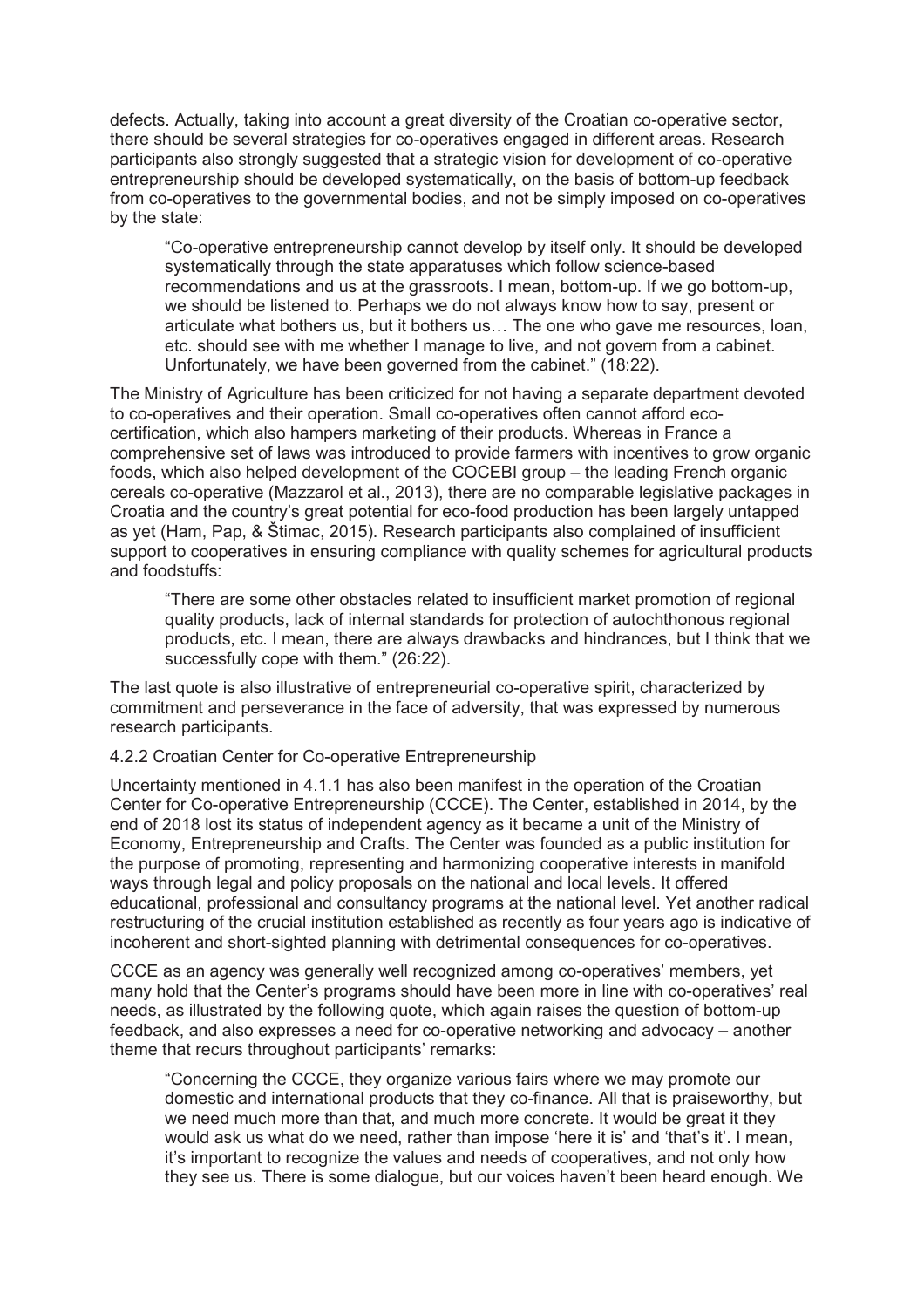are not networked. In other words, you must have a sufficient number of voices, hands, for someone to hear you. Until you have enough members, until you are networked and connected, formally and informally, others can't hear you. Neither the Center for Co-operatives, nor the Chamber, nor ministries may hear you, while once you have strength and a number of members, that is you are connected, they most certainly will hear you." (33:21).

In the previous section we have seen that some research participants expressed a need for more scientifically-backed institutional support. However, the current level of analytical depth of CCCE's reports rarely exceeds that of the most basic descriptive statistics. Moreover, coordination between CCCE and the Croatian Bureau of Statistics was obviously lacking as the two institutions differed in the most basic data on, e.g., the number of existing co-operatives. Hence, there is ample room for enhanced co-operation between CCCE, currently transformed into a unit within the Ministry, and academic institutions.

4.2.3 Local and regional self-government support

Criticism expressed of local self-government units targeted differing levels of support among them:

"Structures certainly differ from municipality to municipality. In the municipality which I will not name now, where I would like to develop production, various public administration bodies are so disconnected that nobody knows what others are doing, and they do not inform you at all of some events, some upcoming seminars; you keep contact with them for the sake of co-operative entrepreneurship, but they do not tell you even that in ten days a seminar is scheduled, say, on a fund run by the Ministry of Regional Development etc. All of them are rather chaotic. However, this is not the case everywhere, for instance the Bjelovar-Bilogora County functions much more efficiently." (36:68).

Lack of coordination between local self-government units and co-operatives is typically illustrated by a problem facing agricultural co-operatives in the mountainous region of Lika. Many co-operatives in Lika have tried to grow autochthonous sorts of Lika potato. The sorts have been known for delicious taste and high nutritional value. However, due to mountainous relief and harsh climate, the yields of the Lika potato are lower than the yields of the sorts grown in northern, lowland parts of the country. The seeds of the Lika potato are also more expensive. Therefore, the production price of the Lika potato is somewhat higher. The region of Lika is one of the least developed Croatian regions and demand for the Lika potato is highest in the most developed regions. However, the co-operatives from Lika struggle to organize transport and distribution to other regions. Unfortunately, under the current circumstances, many tourist accommodation establishments in Lika, including those in the surroundings of the world-famous tourist destination Plitvice Lakes National Park, buy cheaper and less tasty potato from the lowland regions rather than high-quality autochthonous sorts produced by local co-operatives.

Dissatisfied with the current level of local and regional self-government support, research participants often invoked the principle of co-operation among co-operatives as the one that should also be applied to a wider society, particularly to the relations between co-operatives and the local and regional self-government units. Again, the participants are aware that they themselves need to invest more efforts in advocacy and lobbying:

"We do support each other and this support – what does it mean? This means that I will use your service because we are members [of the co-operative], and I will not use the service of someone who is not a member. As we use these services anyway, in that way we support each other. I expect the same from the local community and the state. For example, if the local community would contract, say, 1% of municipal services to the local co-operatives, we could employ much more workers. This is lobbying, this is something that we need to convince the local community of." (33:35)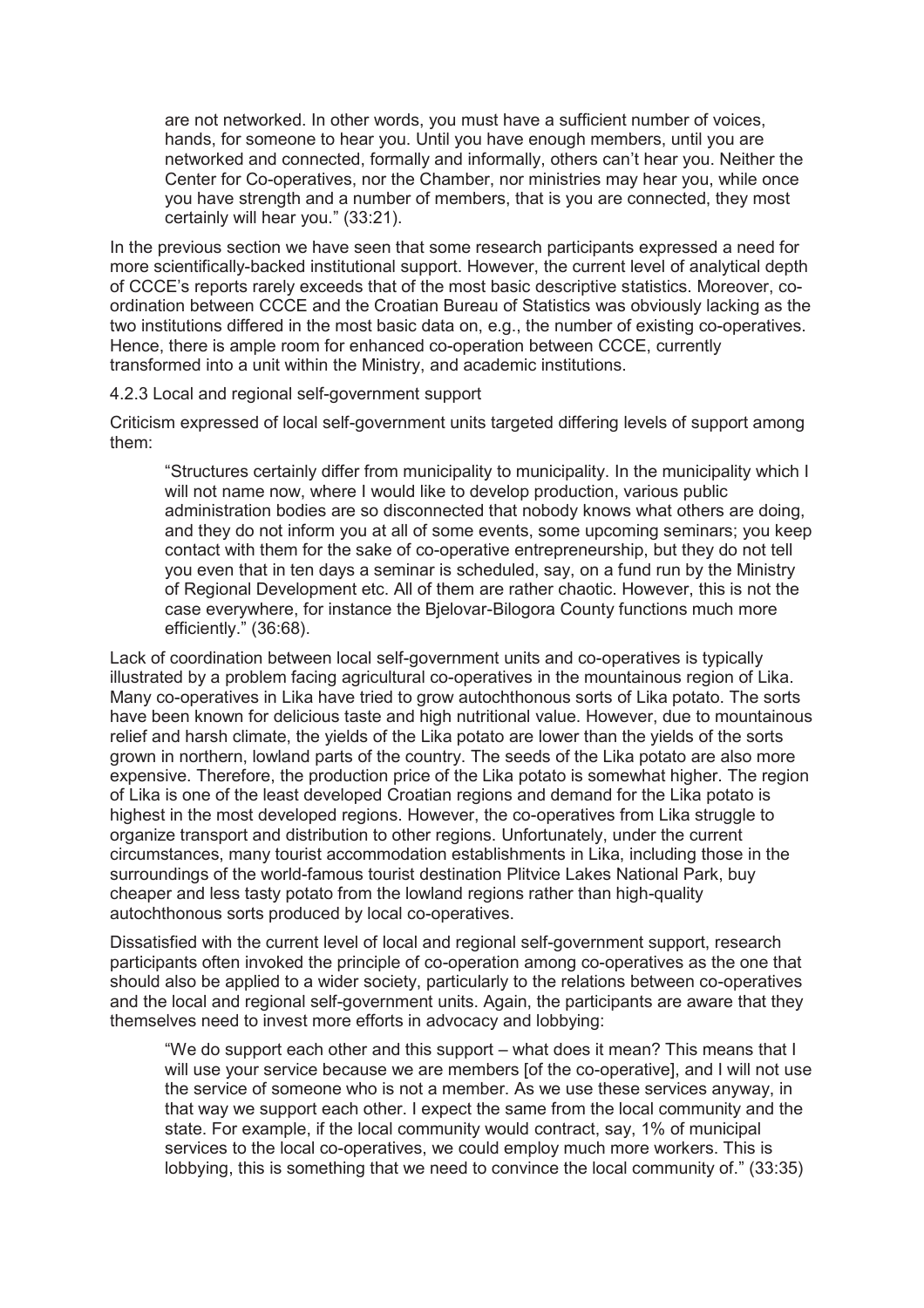However, there is again a counterexample from the region of Lika where a local co-operative contracted municipal snow removal services, but after two years the municipal authorities changed their mind and decided to provide these services themselves. Slightly different is an example of the textile recycling co-operative "Humana Nova" from Čakovec, which employs disabled and other socially excluded persons. This social co-operative can collect only the textile not collected by municipal waste collection services. Compare this with the case of Belgium where local authorities regularly contract waste collection services to local contractors, among which the enterprises employing socially excluded persons enjoy special advantages (Posavec, 2018, pp. 232–233). How much easier would be for "Humana Nova" to operate in Belgium, instead of Croatia!

At the local and regional governance levels, Croatian co-operatives are, according to our research project data, mostly left to cope on their own. However, exactly at the local and regional level, necessary support should be offered to co-operatives by local and regional self-government units. Our participants claimed that the support is needed in: (1) distribution and selling of co-operatives' products; (2) use of co-operatives' services by economic, social, communal, educational, medical and cultural public institutions governed by the units of local and regional self-government, as well as by public companies under the ownership of the local and regional self-government units; (3) project elaboration for public tenders; (4) managerial capacities sharing; and (5) promotional opportunities.

An example of good practice from Virovitica-Podravina County shows how local selfgovernment units may catalyze the establishment of business cooperation between retail chain stores and co-operatives:

"When the retail chain store Plodine came to Virovitica in 2006, the local officials, fortunately, connected us with them, and they accepted us, and we are now, it can be said, one of the larger suppliers of agricultural products for the chain and for all their stores in Croatia*.*" (19:27).

#### 4.3 Inadequate financing mechanisms

Many research participants reported problems with getting adequate financing for their cooperative enterprises. Participants complained of high interest rates on bank loans and unnecessary difficulties when applying for bank loans, regardless of a co-operative's solvency. They also reported problems with inflexible purpose-specific bank loans:

"According to what I've seen on TV, let's say that it's acceptable and, in a way, beneficial – interest rates are maximally 3%, in relation to everything else this is advantageous, but then you see that in Austria, when you're starting up, and if market assessments are positive, you can start with much lower interest rates. We are happy with more than twice higher and are still content. I'm going to see the next week... insurance instruments, realization, all these are now, allegedly, much simpler. But when I call them and say what I would like (...) I'd like to take a loan for rooms' refurbishment. 'Sorry, we don't have loans for rooms' refurbishment!' Refurbishment is not just purchasing a bed and a table, but I need to do the construction works, installations and this and that." (12:65).

Another research participant described how all of the twelve members of his co-operative had to use all their property as collateral to secure a bank loan of 100.000,00 EUR. Needless to say, the total value of their property vastly exceeded the value of the loan, so he called such bank requirements "absurd" (7:70), yet they could not but comply.

Problems with financing mechanisms were among the prime movers for establishment of the Co-operative for Ethical Financing (ZEF) in 2014, which has since grown into the largest Croatian co-operative with more than 1.200 members and the combined annual income exceeding 250 million EUR (Co-operative for Ethical Financing, 2018). One of ZEF's primary goals is to establish the first Croatian Ethical Bank that would be fully owned by the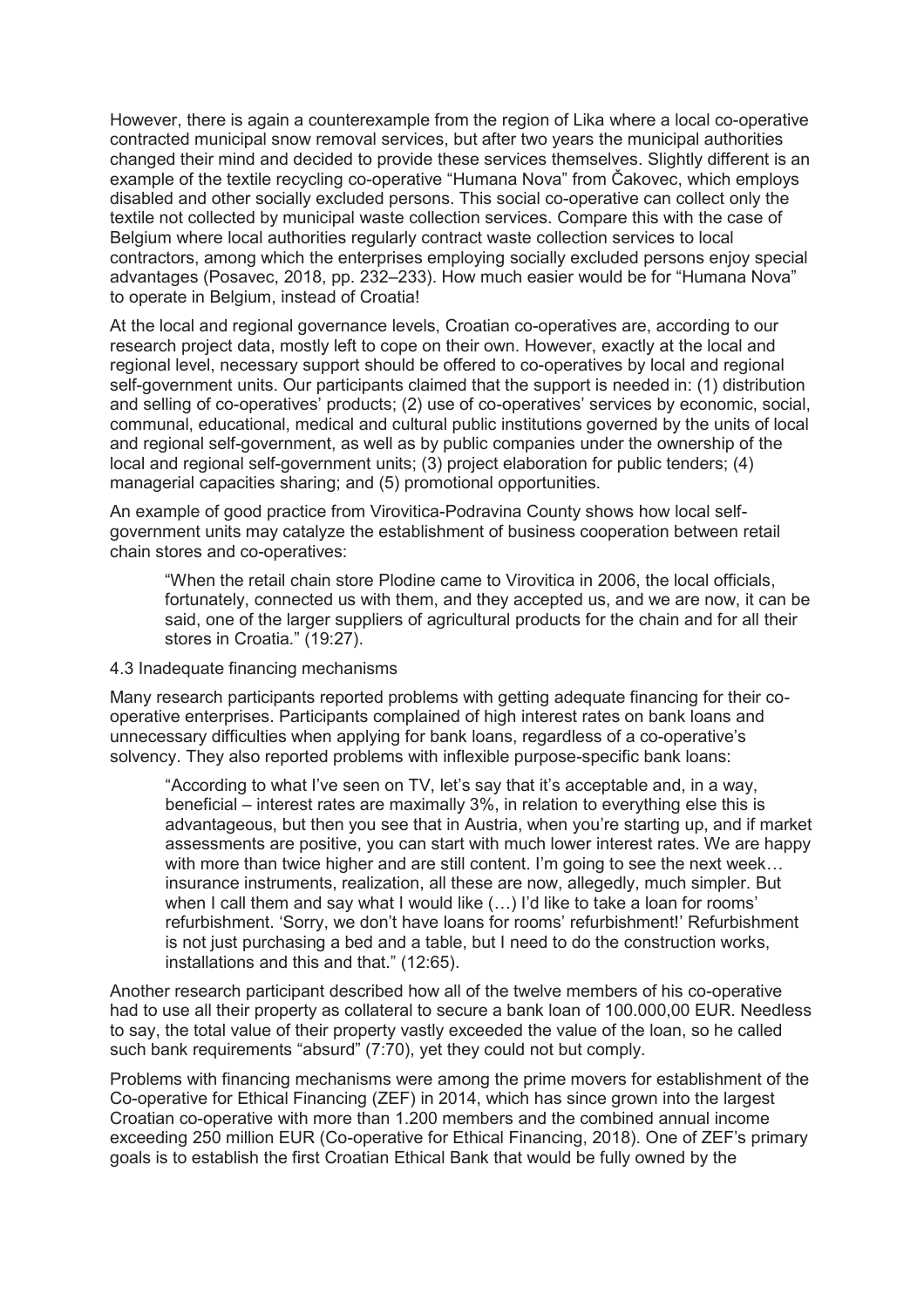cooperative's members. The bank is expected to offer better loan terms for borrowers, particularly those from the co-operative sector.

However, ZEF has also faced numerous obstacles in the course of establishing the Ethical Bank. Following ZEF's application, the Croatian National Bank (CNB) refused to issue a license for the establishment of the Ethical Bank on the grounds that ZEF "did not prove to secure the initial capital for the bank" (N1, 2017). ZEF also tried to acquire one of the smallest Croatian banks – "Tesla štedna banka", which went into troubles, but the offer was again rejected by CNB. Instead, "Tesla Štedna Banka" had to file for bankruptcy (Ćimić, 2018). However, ZEF has not given up and, at the time of writing, it has been preparing another application to CNB for the establishment of the Ethical Bank.

- 5. Discussion
- 5.1 Chaotic or rigged system?

After reviewing a wide array of obstacles facing Croatian co-operatives today, one might ask: Why are there so many obstacles? Why are the institutional surroundings so unfavorable to cooperatives' development?

First, one might argue that the weaknesses of the Croatian institutional system are a more or less natural consequence of the country's turbulent recent history, including dissolution of the socialist system of former Yugoslavia, the ensuing war, disorderly transition and rapid, nontransparent privatization. In short, the country is less than thirty years old and its institutions have not yet been fully developed, so the institutional system is still weak and sometimes chaotic, but with time it will get better. This is the official view of the lagging Croatian socioeconomic development (e.g. Grabar Kitarović, 2018; Plenković, 2018) and there is a ring of truth in this "childhood illnesses" argument. Some of our study participants also noted that the notion of co-operatives is in public perception often wrongly associated with the remnants of the former political and economic system, which certainly does not help the sector's status among the key decision-makers, the state administration and the general public.

Yet, some examples from our study, e.g. the intentional destruction of a co-operative by a local clientelist patron, or an absurd requirement of a twelvefold collateral to a bank loan, cannot be explained by invoking the "childhood illnesses" argument only. To shed more light on these most striking examples, we have to return to the discussion of crony capitalism from Section 2 and observe that the Croatian co-operative sector generally fits poorly with cronyism. First, the vast majority of the Croatian co-operatives that survived predatory privatization are small and micro enterprises, which simply do not provide enough resources for clientelist extraction. Large firms, particularly those with substantial state-ownership shares, are much more convenient for influence peddling, awarding sinecure jobs to loyal clients, granting contracts in exchange for political favors, and other cronyist practices. Second, the very principles of co-operativism, particularly the principles of joint ownership and democratic control (ICA, 1995; Jussila, 2013), are by itself inimical to cronyism and therefore looked upon with suspicion by those who want to protect their privileged status. So, in contrast to the "childhood illnesses" argument, according to which abstract systemic defects are to blame for the current cooperatives' predicament, the "unfit-for-cronyism" argument points to the more concrete, but also more insidious processes working in the background. Further research is needed to show which of the two arguments better corresponds to the realities of the Croatian co-operative sector.

5.2 A story of revival: Toward systemic integration of the Croatian co-operative sector

Going back to the Croatia's neighboring country of Slovenia, one may observe that in the end of 2014 there were only 85 agricultural, forestry and fishing co-operatives (Avsec and Štromajer, 2015, p. 44), as some co-operatives gathering farmers with small parcels of fertile land were gradually integrated into larger co-operatives that include processing capacities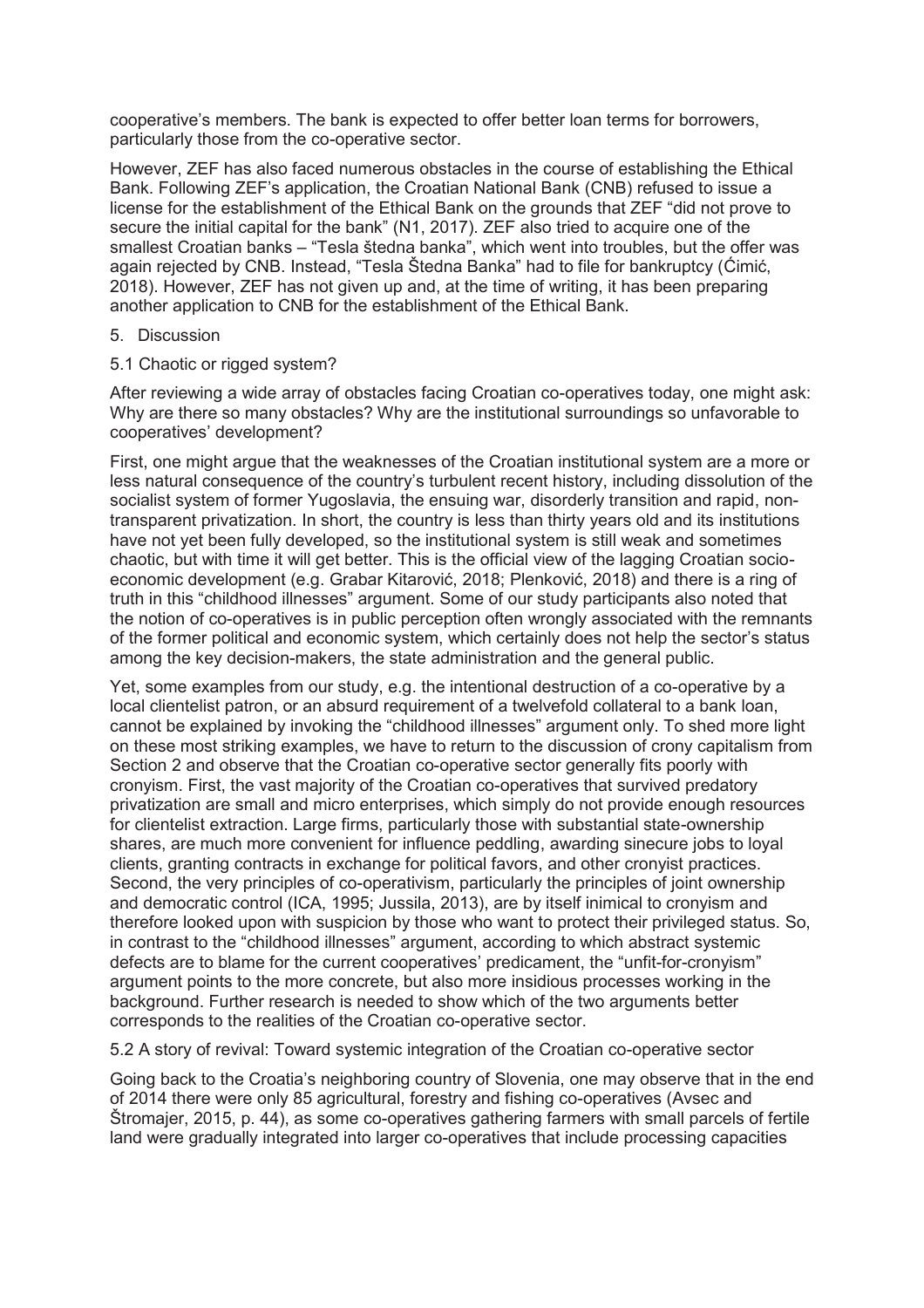such as dairies, breweries etc.<sup>6</sup> Thus co-operatives need not sell raw products, but process and sell them as finished products. This systemic integration and organization enabled small farmers to survive and concentrate on yielding quality products, without having to think of EU regulations, applications for funds, distribution etc., as co-operatives have covered all such issues, and thus it enabled the sustainability of Slovenian agricultural production.

How can Croatia's weak and fragmented co-operative sector be set on such a path? Proponents of the "childhood illnesses" argument would probably say that institutional maturation is a long and winding process and remedying all the external obstacles that we identified in previous sections will take considerable time, but, although with a time lag, the process will eventually converge.

There are, however, at least two objections to such a view. First, slow, long-term, systemic processes may be largely irrelevant for the real-world cooperatives' members, who live in the here and now and have to secure their means of subsistence immediately. Second, if we take into account that the "unfit-for-cronyism" argument may also be true, then the very notion of the crony system becoming, by itself, more hospitable to co-operatives becomes problematic. In other words, it is hard to expect that such a system would change without bottom-up pressures coming from the co-operatives themselves. Yet, the Croatian cooperatives are generally not strong enough to exert such pressures, so it may seem that we have come the full circle.

However, the principle of co-operation among co-operatives enabled some Croatian cooperatives to stimulate processes of co-operative self-organization, networking and integration. We have already mentioned the Co-operative for Ethical Financing (ZEF) and its efforts on the establishment of the Ethical Bank, which could offer better loan terms for the co-operative sector. Moreover, ZEF, with the help of other co-operatives, many of which are themselves members of ZEF, already offers a number of financial, educational, consulting, networking, accounting and book-keeping services for co-operatives, providing thus a potentially powerful platform for further bottom-up integration of the sector.

#### 6. Conclusions

 $\overline{a}$ 

Despite a long tradition of co-operative entrepreneurship in Croatia, and notwithstanding neighboring countries such as Italy and Slovenia with well-developed co-operative economy, the Croatian co-operative sector has recently been largely neglected. There is a substantial gap between a handful of successful co-operatives and a majority of relatively unsuccessful ones. In a country abounding with fertile land, and characterized by several decades of significant export of food and agricultural products, today the national import of food products by far exceeds the export, and the majority of Croatian co-operatives are marginal economic actors, working as weakly inter-related agents, accomplishing some local results at best.

This article presented results of the first comprehensive qualitative empirical study of the cooperative sector in more than twenty five years, to our best knowledge. The sample encompassed co-operatives of all kinds present in Croatia, from all traditional Croatian regions. Unlike the official annual national reports of co-operative entrepreneurship based entirely on survey data, we have undertaken qualitative research with a view to determine practitioners' perspective. In this paper we have been particularly focused on external obstacles to the sector's development brought up by our research participants. Whereas cooperatives supported by direct financial subsidies from the state have not developed into the most successful ones, some others receiving little or no direct support on the part of the state and local self-government units, such as Co-operative for Ethical Financing and social cooperative Humana Nova Čakovec, have turned out to be among the most successful Croatian co-operatives. Yet, the majority of co-operatives have remained weak and

<sup>&</sup>lt;sup>6</sup> "An average agricultural and forestry co-operative, member of the Co-operative Union of Slovenia, generates an income of almost 10 million Euros, has a capital of 2.7 million Euros, employs 40 people, and affiliates 217 members." (Cooperative Union of Slovenia, 2018)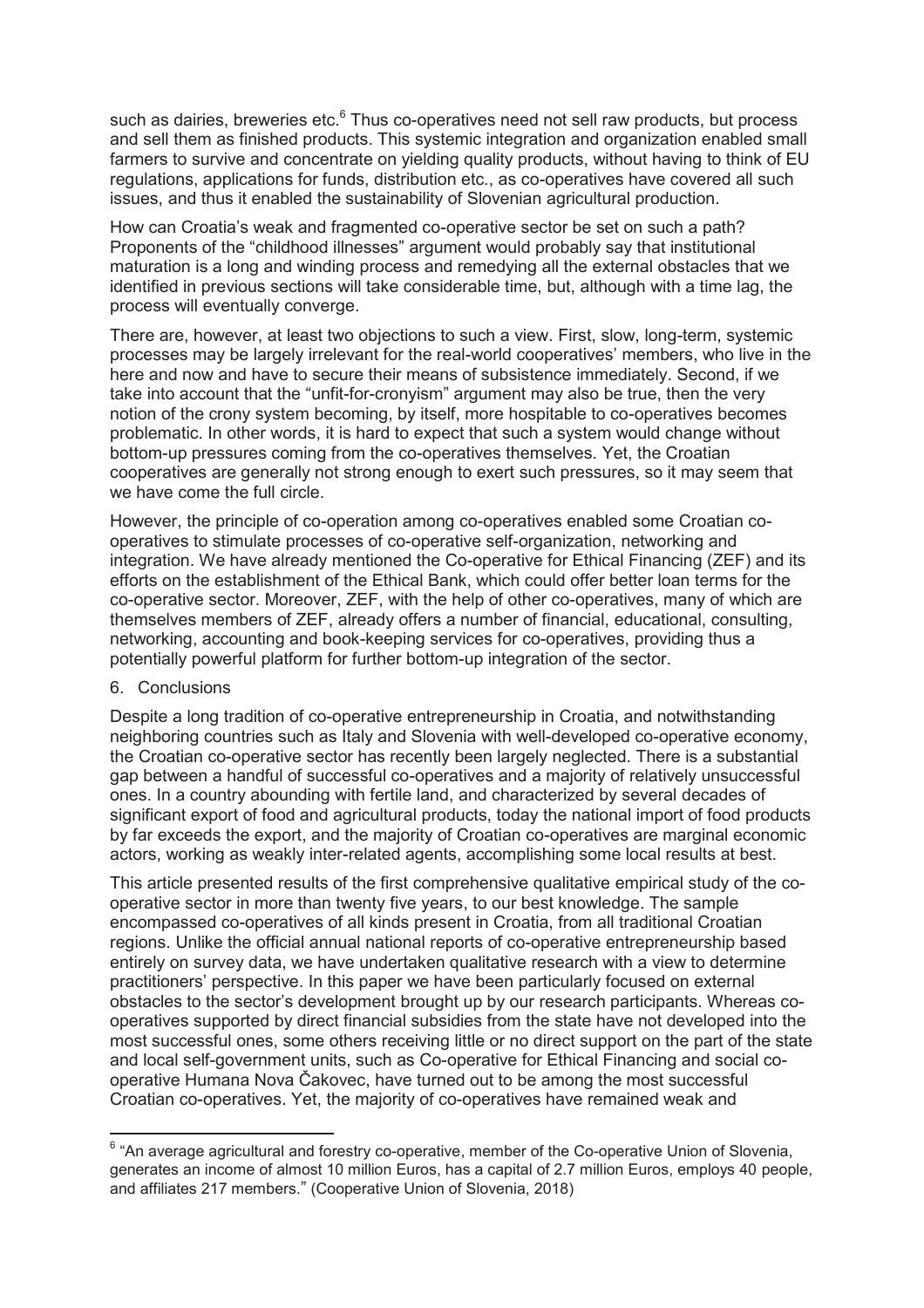underdeveloped. We strove to examine and understand specific obstacles that practitioners encounter in daily co-operatives' working. We offered two possible explanations of the present state of affairs. Our research has confirmed that very many regulatory, institutional and financial obstacles stand in the way of co-operatives' development. Whenever possible, we proposed possible remedial actions to be taken. Our results suggest that the mechanical path of direct subventions should be replaced by more innovative forms of support. While on the national level they should be focused primarily on legislative and policy amendments making all relevant regulations more in line with specific needs of the co-operative sector, on the local level they should be focused primarily on facilitating closer co-operation and integration of local co-operatives and other interested agents, in line with specific needs of co-operatives in each local community. We maintain that the delineated state and local selfgovernment efforts should be strongly supplemented by co-operatives' own efforts at bottomup integration of the sector as the best way forward.

## **Funding**

This work was supported by the University of Zagreb allotting a grant through the Faculty of Humanities and Social Sciences to the project "Success Factors and Cooperation Models of Co-operatives in Croatia", covering the expenses of preparatory phases, data gathering, analysis and interpretation.

## References

Avsec, F., & Štromajer, J. (2015). Development and socioeconomic environment of Cooperatives in Slovenia. *Journal of Co-operative Organization and Management*, *3*, 40–48. https://doi.org/10.1016/j.jcom.2015.02.004

Babić, Z., & Račić, D. (2011). Co-operatives and social economy in Croatia: Trends, indicators and prospects in the European context. *Sociologija i prostor*, *49*, 287–311. Full text in Croatian. https://doi.org/10.5673/sip.49.3.2

Barney, J. B. (1991). Firm resources and sustained competitive advantage. *Journal of Management*, *17*, 99–120. https://doi.org/10.1177/014920639101700108

Bijman, J. (2018). Exploring the sustainability of the cooperative model in dairy: The case of the Netherlands. *Sustainability*, *10*, 2498. https://doi.org/10.3390/su10072498

Bojić, B., & Vapa-Tankosić, J. (2015). Legal status, role and importance of agricultural cooperatives in Serbia and in the European Union. *Kultura polisa*, *12*, 395–410. http://kpolisa.com/KP27/KP27-VI-1\_BojicVapa.pdf Accessed 17 December 2018.

Borbaš, T., & Mikšić, M. (2003). *Poljoprivredne marketinške zadruge*. Zagreb: Hrvatski zavod za poljoprivrednu savjetodavnu službu.

https://www.savjetodavna.hr/adminmax/publikacije/poljoprivredne\_marketinske\_zadruge\_-\_slozeno.pdf Accessed 3 December 2018.

Braun, V., & Clarke, V. (2006). Using thematic analysis in psychology. *Qualitative Research in Psychology*, *3*, 77–101. https://doi.org/10.1191/1478088706qp063oa

CEPOR. (2017). *Small and medium enterprises report Croatia* – *2016*. Zagreb: CEPOR – SMEs and Entrepreneurship Policy Center. http://www.cepor.hr/wpcontent/uploads/2015/04/Cepor-izvjesce-2016-ENG-web.pdf Accessed 3 December 2018.

Cheney, G., Santa Cruz, I., Peredo, A. M., & Nazareno, E. (2014). Worker cooperatives as an organizational alternative: Challenges, achievements and promise in business governance and ownership. *Organization*, *21*, 591–603. https://doi.org/10.1177/1350508414539784

Chroneos Krasavac, B., & Petković, G. (2015). Cooperatives in Serbia – Evolution and current issues. *Economics of Agriculture*, *62*, 723–736. https://doi.org/10.5937/ekoPolj1503723C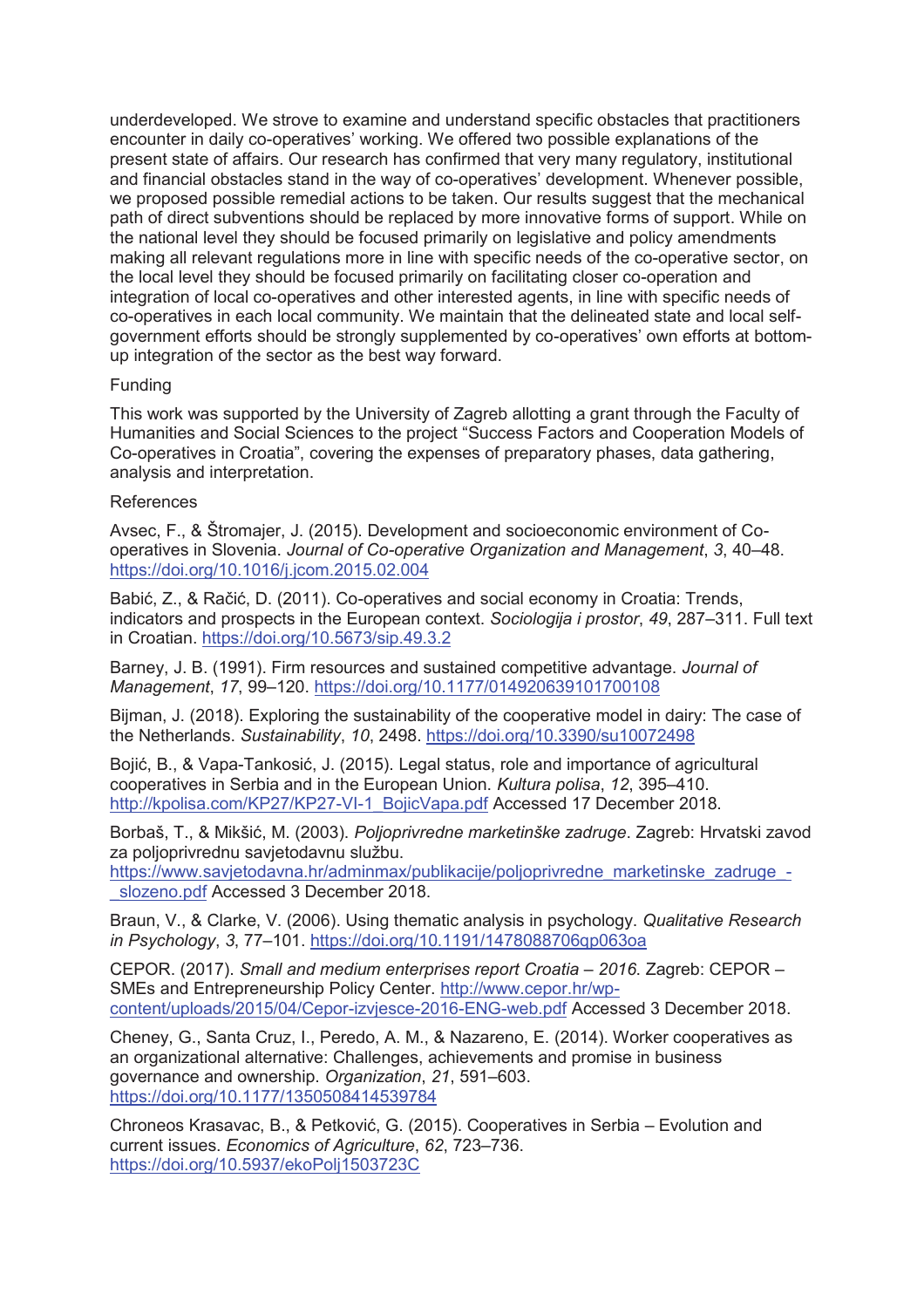Cogeca. (2010). *Agricultural co-operatives in Europe: Main issues and trends*. Brussels: European agri-cooperatives (Cogeca). http://www.agroalimentarias.coop/ficheros/doc/03020.pdf Accessed 3 December 2018.

Co-operative for Ethical Financing. (2018). *Who we are*. https://www.zef.hr/en/o-nama/o-zefu Accessed 6 December 2018.

Cooperative Union of Slovenia. (2018). http://www.zadruznazveza.si/english/cooperative\_union\_of\_slovenia.html Accessed 3 December 2018.

Croatian Bureau of Statistics. (2018). Number and structure of business entities, September 2018. *First Release*, *55*, 11.1.1/3. https://www.dzs.hr/Hrv\_Eng/publication/2018/11-01- 01\_03\_2018.htm Accessed 14 December 2018.

Croatian Center for Co-operative Entrepreneurship. (2017). *Godišnje izvješće o stanju zadružnog poduzetništva za 2016. godinu*.

http://zadruge.coop/upload\_data/site\_files/15685717151133565576743222798\_godisnjeizvjesce-o-stanju-zadruznog-poduzetnistva-2016.pdf Accessed 5 October 2018.

Croatian Center for Co-operative Entrepreneurship. (2018). *Record of co-operatives and cooperative aassociations*. http://zadruge.coop/en/record-of-co-operative-and-co-operativeassociation&pravni\_oblik=1&naziv=&oib=&zupanija=&usluge=&trazi=Search Accessed 5 October 2018.

Cvetko, J. (1908). *Što je Hrvatska seljačka zadruga i kako se osniva*. Zagreb: Tisak Dioničke tiskare.

Ćimić, I. (2018). *Banka koja ne pljačka htjela spasiti Tesla banku, no žale se da ih je zaustavila hrvatska birokracija*. https://www.index.hr/Vijesti/clanak/banka-koja-ne-pljackahtjela-spasiti-tesla-banku-no-zale-se-da-ih-je-zaustavila-hrvatska-birokracija/1037480.aspx Accessed 8 December 2018.

Dalić, M. (2018). *Agrokor: Slom ortačkog kapitalizma*. Zagreb: Hanza media.

Davis, G. F., & Cobb, J. A. (2010). Resource dependence theory: Past and future. In C. Bird Schoonhoven, & F. Dobbin (Eds.), *Stanford's organization theory renaissance, 1970–2000* (Research in the Sociology of Organizations, Volume 28, pp. 21–42). Bingley: Emerald Group Publishing. https://doi.org/10.1108/S0733-558X(2010)0000028006

Defilippis, J. (2005). Development of the family holdings in Croatia and the co-operative movement. *Sociologija sela*, *43*, 43–59. Full text in Croatian. https://hrcak.srce.hr/32012 Accessed 17 December 2018.

Franičević, V., & Bićanić, I. (2007). EU accession and Croatia's two economic goals: Modern economic growth and modern regulated capitalism. *Southeast European and Black Sea Studies*, *7*, 637–663. https://doi.org/10.1080/14683850701726104

Grabar Kitarović, K. (2018). *Speech of the President of the Republic of Croatia Kolinda Grabar Kitarović on Süddeutsche Zeitung Economic Summit*. Berlin, 14 November 2018. https://www.youtube.com/watch?v=TF4OIIGG6Es Accessed 7 December 2018.

Guest, G., MacQueen, K. M., & Namey, E. E. (2011). *Applied thematic analysis*. Thousand Oaks: SAGE.

Ham, M., Pap, A., & Štimac, H. (2015). Eco-food production and market perspectives in Croatia. In Z. Šegetlija, & D. Dujak (Eds.), *Proceedings of The 15th International Scientific Conference Business Logistics in Modern Management, Osijek, 15 October 2015* (pp. 93– 109). Osijek: Faculty of Economics.

https://hrcak.srce.hr/ojs/index.php/plusm/article/view/3875 Accessed 17 December 2018..

ICA. (1995). International Cooperative Alliance Statement on the co-operative identity, values & principles. https://www.ica.coop/en/cooperatives/cooperative-identity Accessed 17 December 2018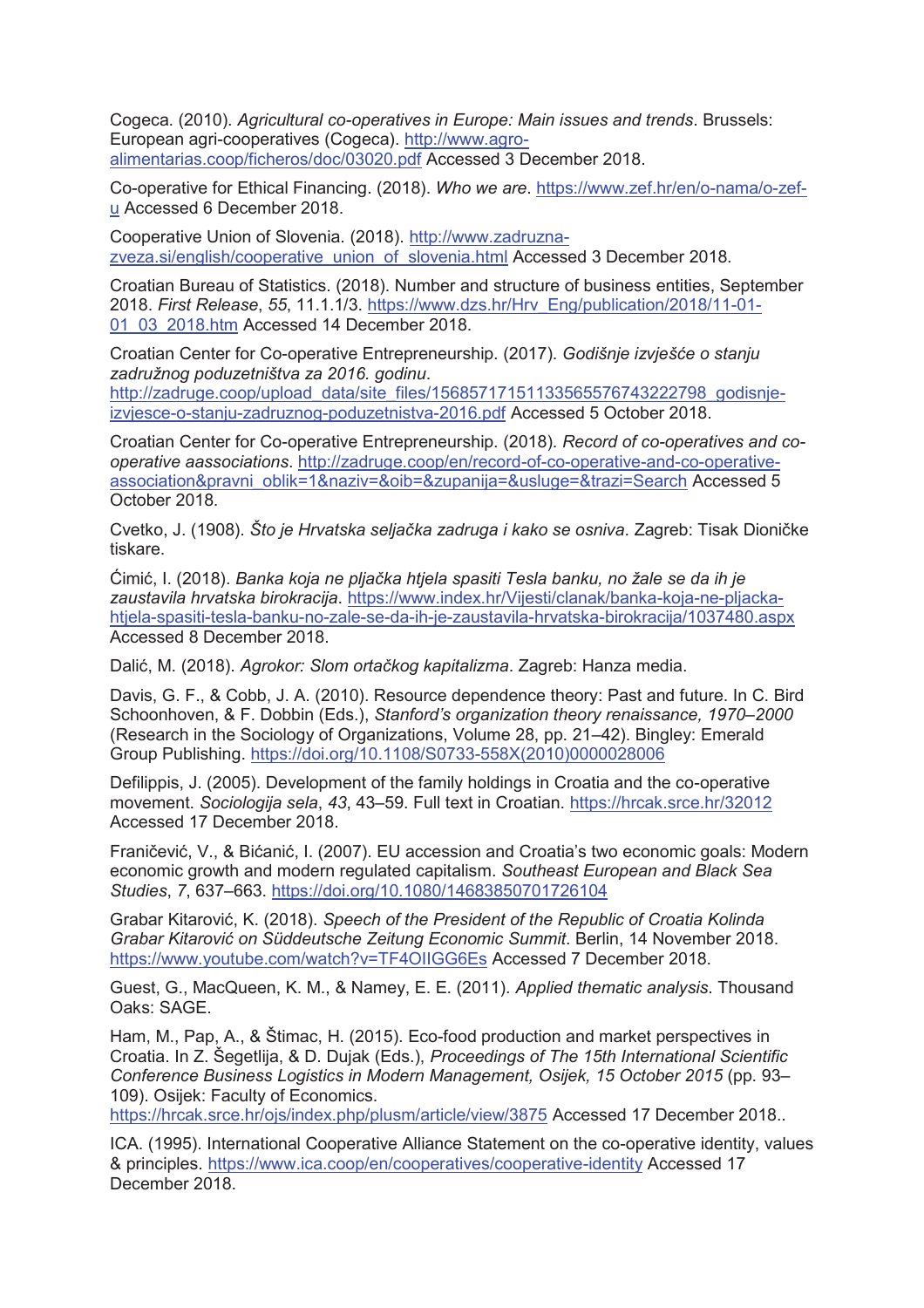Ivanković, Ž. (2018). *Slučaj Agrokor: Privatizacija i crony kapitalizam*. Zagreb: Jesenski i Turk.

Jussila, I. (2013). Inaugural editorial. *Journal of Co-operative Organization and Management*, *1*, 1–5. https://doi.org/10.1016/j.jcom.2012.11.001

Kotarski, K., & Petak, Z. (2019). Croatia's post-communist transition experience: The paradox of initial advantage turning into a middle-income trap. In Z. Petak, & K. Kotarski (Eds.), *Policy-making at the European periphery: The case of Croatia* (pp. 1–25). Cham: Palgrave Macmillan. https://doi.org/10.1007/978-3-319-73582-5\_1

Lambru, M., & Petrescu, C. (2014). Surviving the crisis: Worker cooperatives in Romania. *Organization*, *21*, 730–745. https://doi.org/10.1177/1350508414537807

Mataga, Ž. (1995). *Seljak i zadruga*. Bjelovar: Prosvjeta.

Mataga, Ž. (2005). Agricultural co-operative movement in Croatia: Development and core issues. *Sociologija sela*, *43*, 17–42. Full text in Croatian. https://hrcak.srce.hr/31972 Accessed 4 December 2018.

Mataga, Ž. (2009). *Etičke vrijednosti i gospodarski značaj zadrugarstva*. Zagreb: Vlastita naklada.

Mataga, Ž. (Ed.) (2014). *150 godina poljoprivrednog zadrugarstva Hrvatske (1864.–2014.)*. Zagreb: Hrvatski poljoprivredni zadružni savez.

Matijašević, A. (2005). Co-operative laws in Croatia: Development and problems of legislation concerning the agricultural co-operatives. *Sociologija sela*, *43*, 153–170. Full text in Croatian. https://hrcak.srce.hr/32877 Accessed 4 December 2018.

Mazzarol, T., Mamouni Limnios, E., & Reboud, S. (2013). Co-operatives as a strategic network of small firms: Case studies from Australian and French co-operatives. *Journal of Co-operative Organization and Management*, *1*, 27–40. https://doi.org/10.1016/j.jcom.2013.06.004

Ministry of Economy, Entrepreneurship and Crafts. (2018). *Zadrugama dodijeljeno 2,5 milijuna kuna bespovratnih sredstava*. https://www.mingo.hr/page/zadrugama-dodijeljeno-2- 5-milijuna-kuna-bespovratnih-sredstava Accessed 23 December 2018.

N1. (2017). *HNB odbio dati dozvolu za rad Etičnoj banci*. http://hr.n1info.com/Biznis/a197662/HNB-odbio-dati-dozvolu-za-rad-Eticnoj-banci.html Accessed 8 December 2018.

Novkovic, S. (2008). Defining the co-operative difference. *The Journal of Socio-Economics*, *37*, 2168–2177. https://doi.org/10.1016/j.socec.2008.02.009

Official Gazette. (2011). Zakon o zadrugama. *Official Gazette of the Republic of Croatia*, *34*. https://narodne-novine.nn.hr/clanci/sluzbeni/2011\_03\_34\_764.html Accessed 17 December 2018.

Pavličević, D. (2010). *Hrvatske kućne/obiteljske zadruge*. Volumes I and II. Zagreb: Golden Marketing – Tehnička knjiga.

Pejnović, D., Radeljak Kaufmann, P., & Lukić, A. (2016). Development and contemporary characteristics of agricultural cooperatives in the area of Croatia. *Croatian Geographical Bulletin*, *78*, 5–48. https://doi.org/10.21861/HGG.2016.78.02.01

Petak, A. (2005). Izazovi poljoprivrednog zadrugarstva – izazovi Hrvatske. *Sociologija sela*, *43*, 5–16. https://hrcak.srce.hr/31963 Accessed 4 December 2018.

Pfeffer, J., & Salancik, G. R. (1978). *The external control of organizations: A resource dependence perspective*. New York: Harper & Row.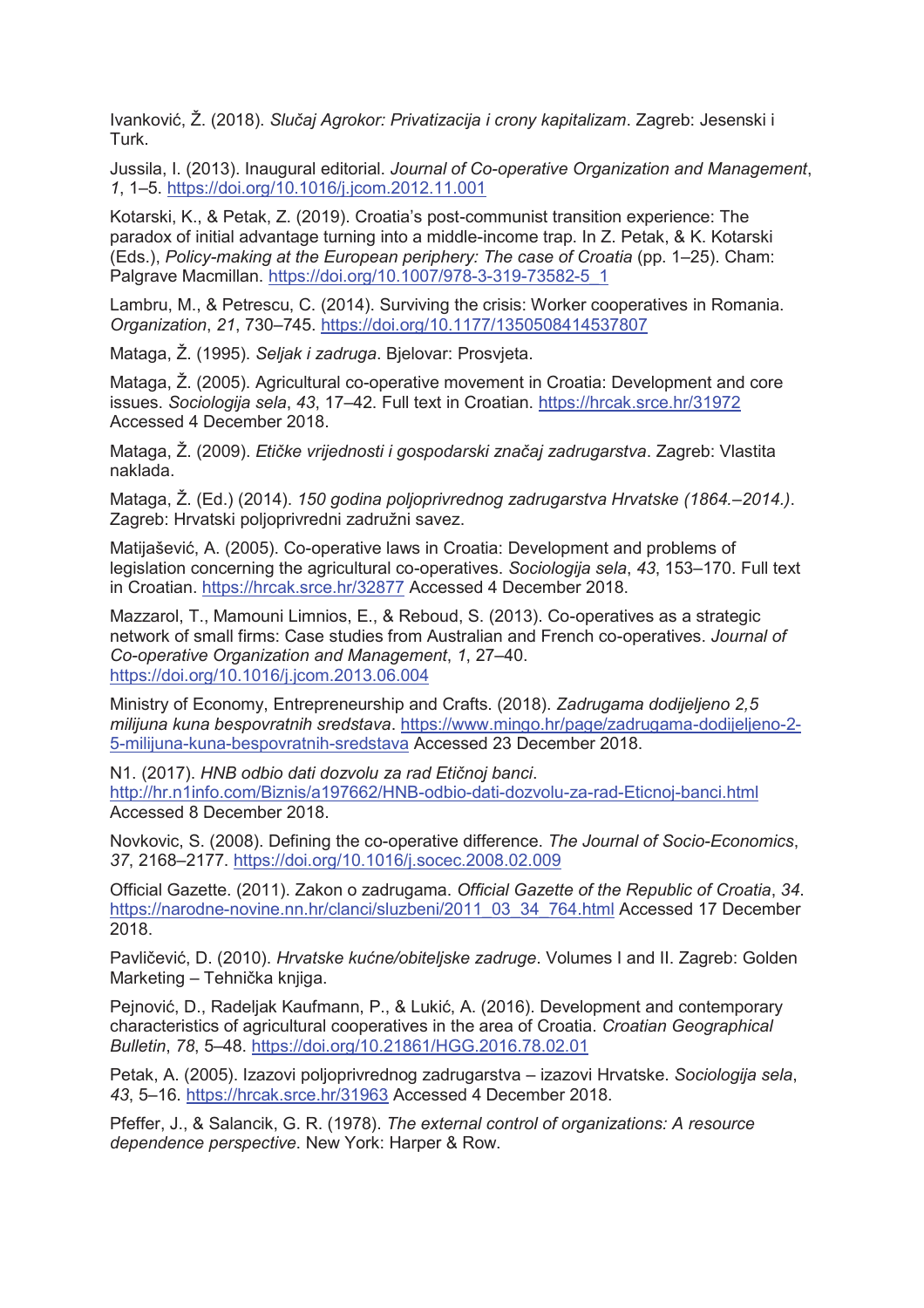Plenković, A. (2018). *Speech of Prime Minister of the Republic of Croatia Andrej Plenković in the European Parliament*. Strasbourg, 6 February 2018.

https://vlada.gov.hr/UserDocsImages//Vijesti/2018/02%20velja%C4%8Da/6%20velja%C4%8 De//Speech%20Plenkovic%20Strasbourg%206%202%202018.pdf Accessed 7 December 2018.

Posavec, R. (2018). *Pank poduzetnici*. Čakovec: ACT Grupa.

Puljiz, V. (1992). Communal joint families, zadrougas, and "Zadruga" process of modernization in the modernization of the Croatian society. *Sociologija sela*, *30*, 147–154. Full text in Croatian. https://hrcak.srce.hr/119762 Accessed 17 December 2018.

Restakis, J. (2010). *Humanizing the economy: Co-operatives in the age of capital*. Gabriola Island: New Society Publishers.

Reynolds, B. J. (2000). The one member-one vote rule in cooperatives. *Journal of Cooperatives*, *15*, 47–62.

http://ageconsearch.umn.edu/record/46411/files/Volume%2015%20Article%204.pdf Accessed 11 November 2018.

Rybnikova, I., & Hartz, R. (2014). Participation and economic growth in cooperatives: Empirical explorations of a (supposedly) well-known relationship. Presentation at the  $4<sup>th</sup>$ International Degrowth Conference, Leipzig, 2-6 September 2014. https://www.degrowth.info/wp-

content/uploads/2015/08/Degrowth2014\_Rybnikova\_Hartz\_Participation-and-economicgrowth-in-cooperatives-Empirical-explorations-of-a-supposedly-well-known-relationship.pdf Accessed 16 November 2018.

Schlemper, K. (2014). Machinery rings – a mechanisation concept of African farmers?. *Rural 21*, *2*, 23. https://e-

l.unifi.it/pluginfile.php/66819/mod\_resource/content/1/Machinery%20Rings.pdf Accessed 16 October 2018.

Sivertsen, S. (1996). Governance issues seen from a management perspective. *Review of International Co-operation*, *89*, 34–36.

http://www.uwcc.wisc.edu/icic/orgs/ica/pubs/review/ICA-Review-Vol--89-No--4-- 19961/Governance-Issues-Seen-From-a-Management1.html Accessed 16 November 2018.

Stanojević, I. (2015). Analiza zadružnog sustava u 2014. godini. *Agronomia Croatica*, *5*, 51– 57. https://hrcak.srce.hr/143686 Accessed 17 December 2018.

Stiglitz, D. J. (2009). Moving beyond market fundamentalism to a more balanced economy, *Annals of Public and Cooperative Economics*, 80, 345–360. https://doi.org/10.1111/j.1467- 8292.2009.00389.x

Storey, J., Basterretxea, I., & Salaman, G. (2014). Managing and resisting 'degeneration' in employee-owned businesses: A comparative study of two large retailers in Spain and the United Kingdom. *Organization*, *21*, 626–644. https://doi.org/10.1177/1350508414537624

Street, C. T., & Cameron, A.-F. (2007). External relationships and the small business: A review of small business alliance and network research. *Journal of Small Business Management*, *45*, 239–266. https://doi.org/10.1111/j.1540-627X.2007.00211.x

Stubbs, P., & Zrinščak, S. (2015). Citizenship and social welfare in Croatia: Clientelism and the limits of 'Europeanisation'. *European Politics and Society*, *16*, 395–410. https://doi.org/10.1080/23745118.2015.1061798

Šoljić, K., Pavličević, J., & Milas, Z. (2005). Cooperatives in Bosnia and Herzegovina: A step closer to Europe. *Agronomski glasnik*, *67*, 393–425. Full text in Croatian. https://hrcak.srce.hr/2265 Accessed 17 December 2018.